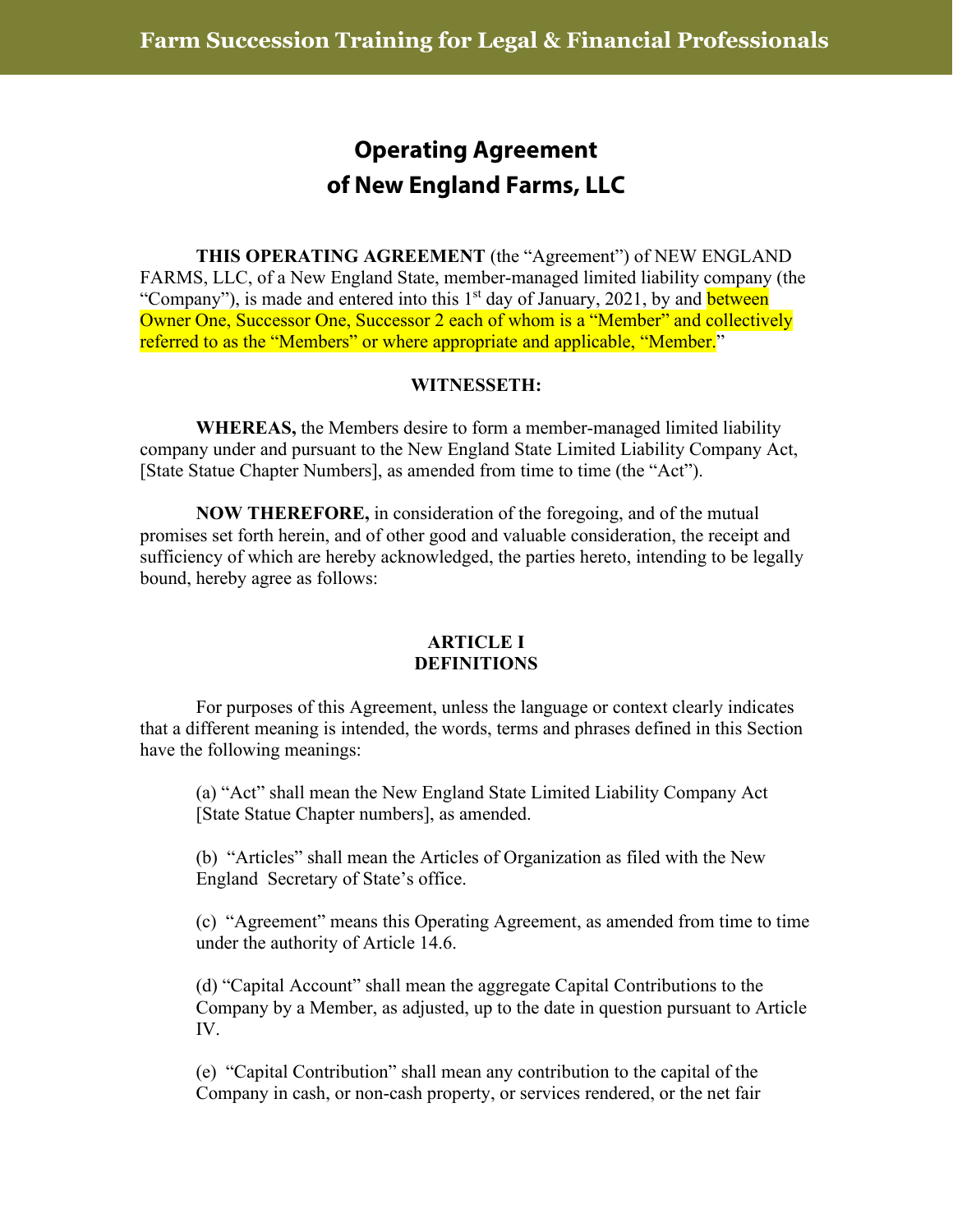market value of any tangible or intangible property, promissory notes, or contracts for services made by a Member, whenever made.

(f) "Capital Interest" shall mean that proportion that a Member's Capital Account bears to the aggregate Capital Accounts of all Members whose Capital Accounts have positive balances as may be adjusted from time to time.

(g) "Code" shall mean the Internal Revenue Code of 1986, as amended, and any successor to that Code.

(h) "Company" shall mean NEW ENGLAND FARMS, LLC.

(i) "Company Property" shall mean all property, real or personal, tangible or intangible, as shall be contributed or acquired and as further defined by [State Statue Chapter Number]

(j) "Dissociated Member" shall mean a former Member of the Company whose membership is terminated under Article XI of this Agreement.

(k) "Economic Interest" shall mean a Member's share of the Company's net profits, net losses, and distributable cash, but shall not include any right to participate in the management or affairs of the Company, including the right to vote on, consent to, or otherwise participate in any decision of the Members.

(l) "Initial Capital Contribution" shall mean the initial contribution to the Capital of the Company pursuant to this Operating Agreement as reflected in Article IV.

(m) "Initial Members" shall mean Owner One, Successor One, and Successor 2.

(n) "Majority Interest" shall mean one or more Membership Interests which taken together exceed fifty percent (50%) of the aggregate of all Membership Interests.

(o) "Member" means a Person or entity that owns one or more Membership Units as recorded in the Required Records.

(p) "Membership Interest" shall mean a Member's entire interest in the Company, represented by Units.

(q) "Person" includes a natural person, domestic or foreign limited liability company, corporation, partnership, cooperative, community land trust, non-profit corporation, limited partnership, joint venture, association, business trust, estate, trust, enterprise and any other legal or commercial entity.

(r) "Required Records" means those records that are required to be kept under Article III of this Agreement.

 $-2-$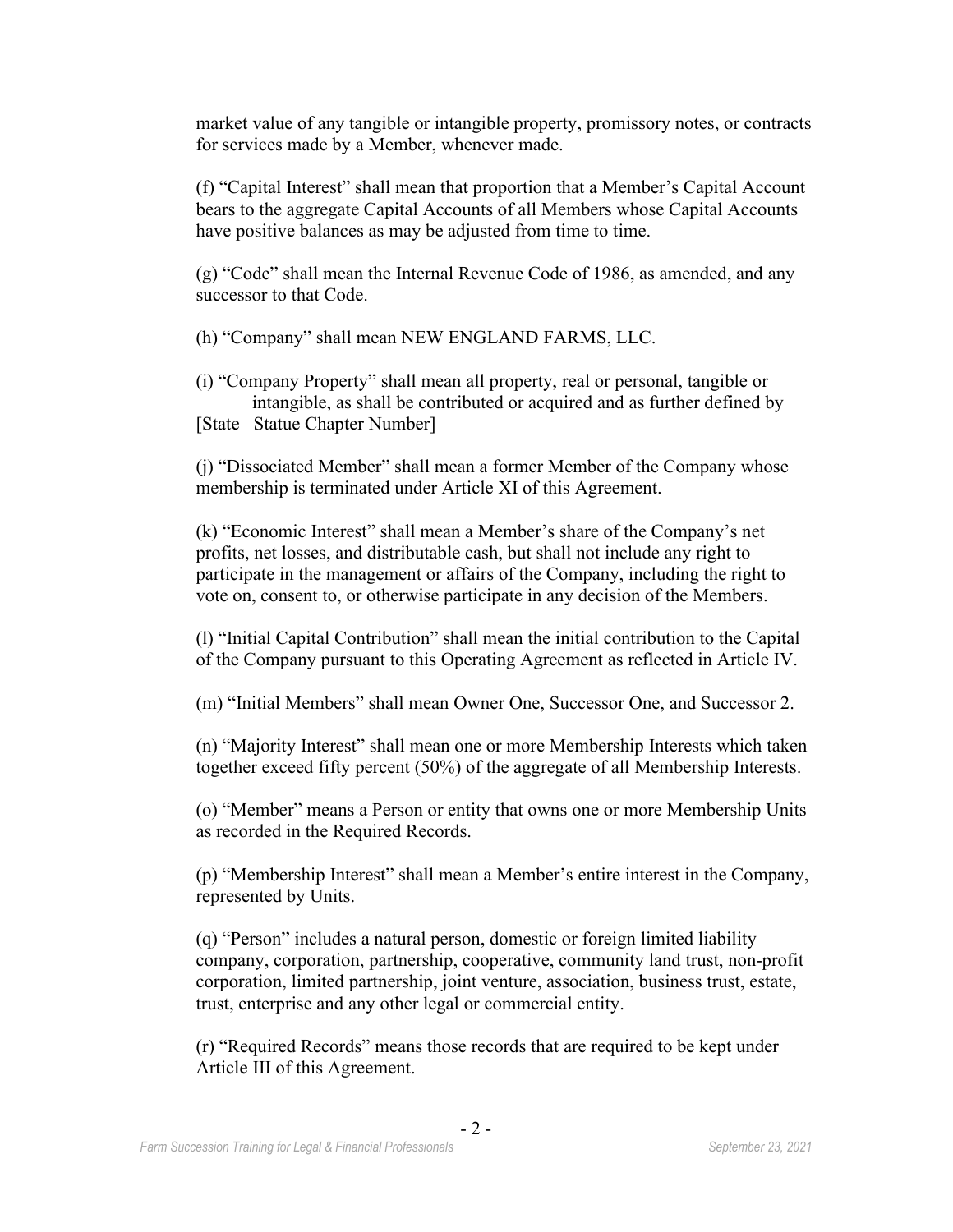(s) "Sharing Ratio" shall mean a Member's Capital Interest.

(t) "Termination of the Company" means the end of the Company's legal existence pursuant to the Act.

(u) "Transfer" includes any voluntary or involuntary sale, pledge, hypothecation, assignment, conveyance, lease, mortgage, granting of a security interest, deed encumbrance or gift other than by reason of a member's death.

(v) "Unit" shall mean the number of Units which may be represented by a Certificate issued to each Member equivalent to the Member's percentage Membership Interest in the Company pursuant to Exhibit A.

### **ARTICLE II FORMATION OF COMPANY**

**2.1 FORMATION.** The Company has been organized as a Vermont, membermanaged, limited liability company. The Company was formed on January 1, 2021 by filing its Articles of Organization with the New England State Secretary of State's office. The Company shall be governed by the Act except as provided herein or in the Articles of Organization.

**2.2 NAME.** The Company shall be called NEW ENGLAND FARMS, LLC. Title to the property of the Company shall be held in the name of the Company. The Company may also conduct its business under one or more trade names.

**2.3. DURATION**. The Company shall continue in existence perpetually from the date of filing of the Articles of Organization with the New England Secretary of State's office unless earlier dissolved in accordance with this Operating Agreement or the Act.

**2.4 REGISTERED OFFICE AND RESIDENT AGENT.** The registered office and resident agent of the Company shall be designated in the initial Articles of Organization or any amendment thereof. The registered office and/or resident agent may be changed from time to time. Any such change shall be made in accordance with the Act. If the resident agent shall ever resign, the Company shall promptly appoint a successor.

**2.5 PRINCIPAL PLACE OF BUSINESS.** The principal place of business of the Company shall be 00 Road, Town, New England 00000. The Company may locate its place of business and registered office at any other place or places as may from time to time be deemed advisable. The Company may have such other offices as the business of the Company may require from time to time.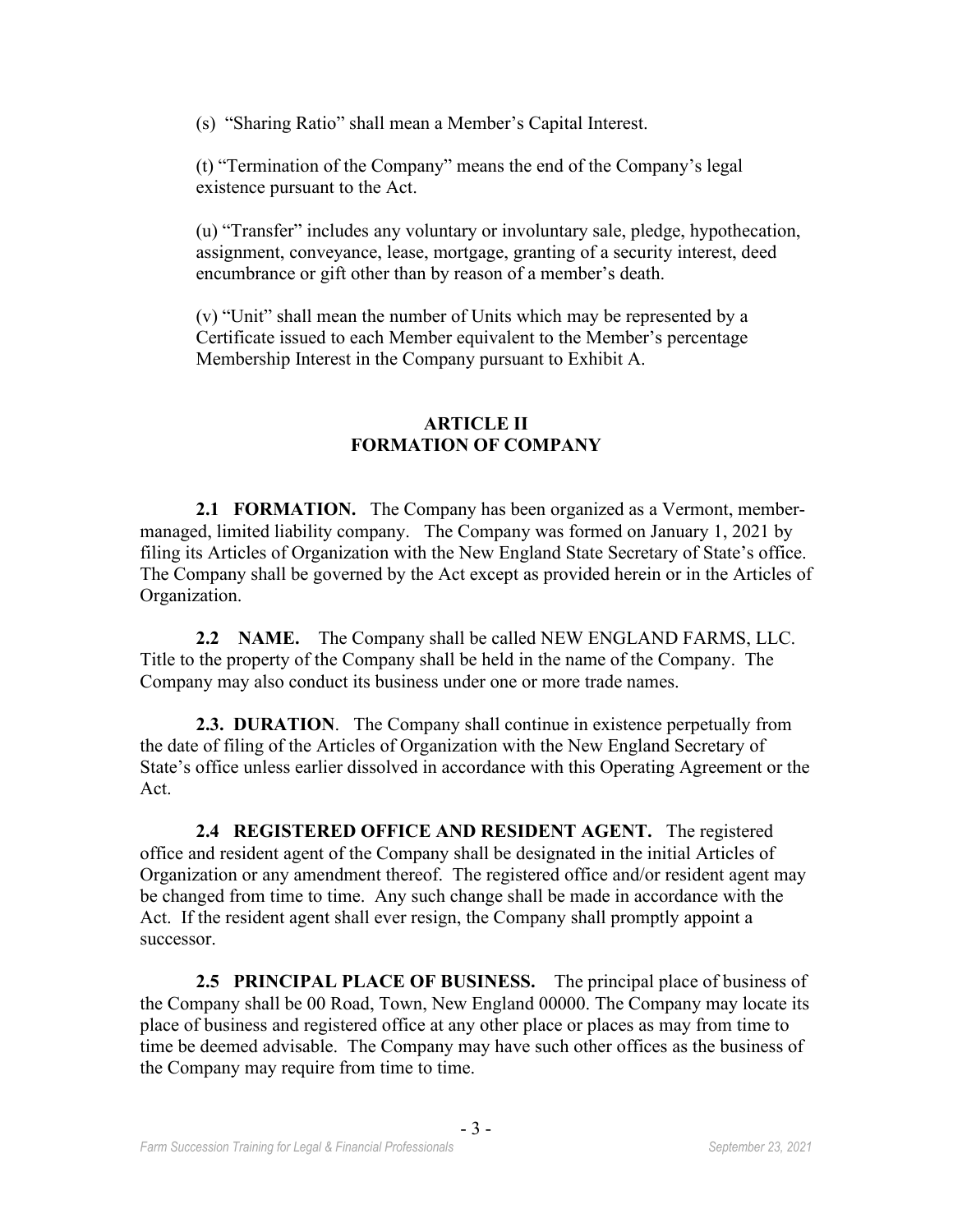**2.6 INTENT.** At any time there is more than one Member of the Company, then for federal income tax purposes, the Company may be operated in a manner consistent with its treatment as a "partnership" under the Code.

**2.7 PURPOSES OF THE COMPANY.** The Company is formed to engage in any one or more lawful acts or activities for which limited liability companies may be formed under the Act as well as to effectively manage the assets owned or which may be acquired by the Company. The Company is also formed to engaged in the production and sale of agricultural crops.

**2.8 ADVICE OF COUNSEL.** Each person signing this Agreement understands that this Agreement contains legally binding provisions and has had the opportunity to consult with a lawyer and has consulted with a lawyer or has consciously decided not to consult a lawyer.

#### **ARTICLE III BOOKS, RECORDS AND ACCOUNTING**

**3.1 BOOKS AND RECORDS.** The Company shall maintain complete and accurate books and records of the Company's business and affairs as required by the Act and such books and records shall be kept at the Company registered office.

**3.2 FISCAL YEAR; ACCOUNTING.** The Company's fiscal year shall be the calendar year. The particular accounting methods and principles to be followed by the Company shall be selected by the Company from time to time.

**3.3. REPORTS.** The Company shall provide reports concerning the financial condition and results of operation of the Company and the Capital Accounts of the Members shall be provided to Members in the time, manner and form as the Members determine. Such reports shall be provided at least annually as soon as practicable after the end of each calendar year and shall include a statement of each Member's share of profits and other items of income, gain, loss, deduction and credit.

**3.4 MEMBER'S ACCOUNTS.** The Company shall maintain separate Capital Accounts for each Member. Each Member's Capital Account shall reflect the Member's Capital Contributions and increases for the Member's share of any net income or gain of the company. Each Member's Capital Account shall also reflect decreases for distributions made to the Member and the Member's share of any losses and deductions of the Company.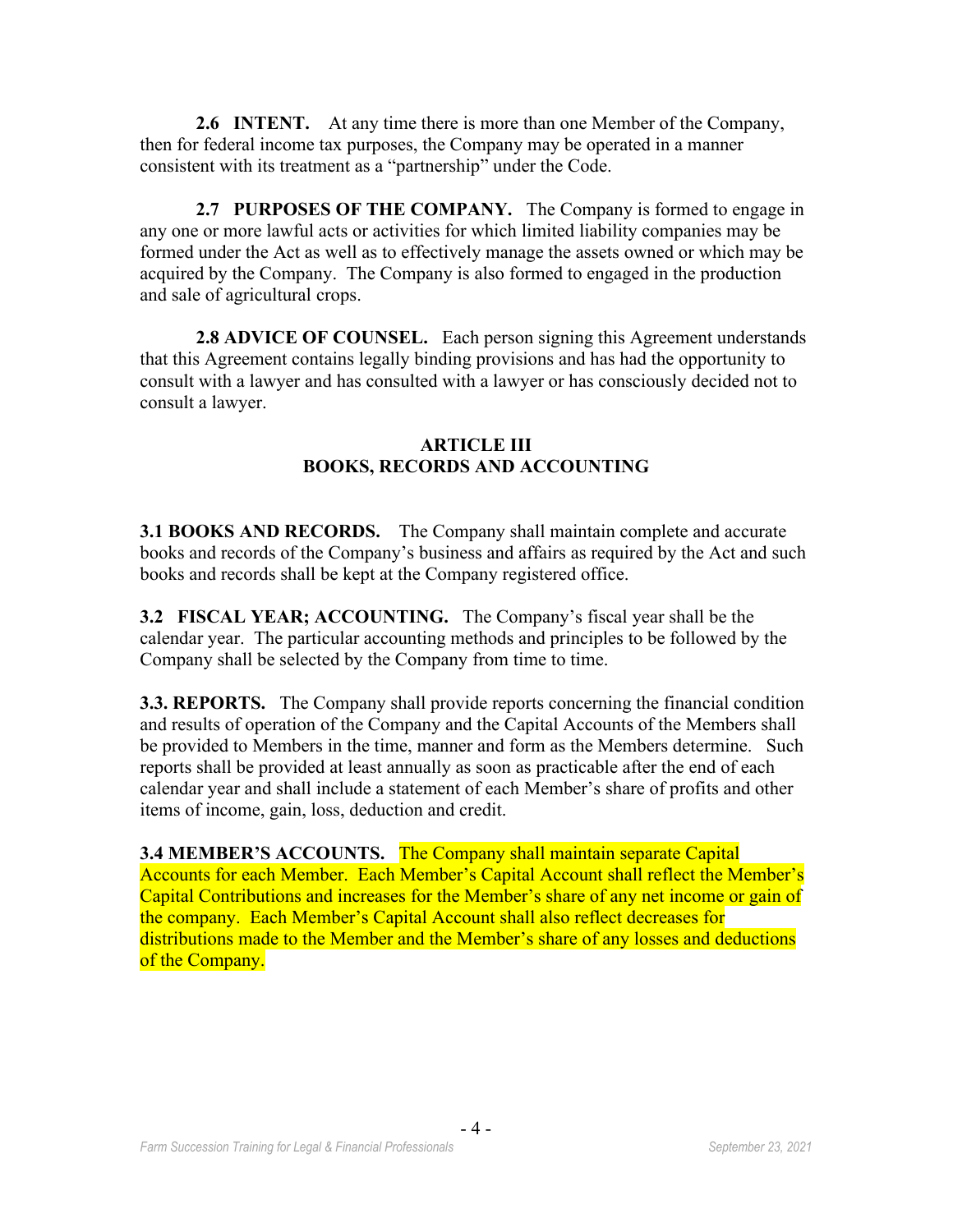#### **ARTICLE IV CAPITAL CONTRIBUTIONS**

## **4.1 UNIT INTERESTS IN THE COMPANY.**

(a) The Company shall have the authority to issue One Thousand Five Hundred (1500) Units.

(b) Each outstanding Unit shall have equal voting, distribution and liquidation rights proportionately with each other unit.

### **4.2 Initial Commitments and Contributions**

Member Owner One is making gifts of interests in the Company to Successor One and Successor Two as reflected in the Initial Commitments and Contributions set forth below and in the attached Exhibit A. Accordingly, Units shall be issued in proportion to the Initial Capital Interests. Any additional Member (other than an assignee of a Membership Interest who has been admitted as a Member) shall make the Capital Contribution set forth in any agreement governing the Members admission to the Company. No interest shall accrue on any Capital Contribution and no Member shall have the right to withdraw or to be repaid any Capital Contribution except as provided in this Operating Agreement.

| <b>Member</b>        | <b>Initial Capital Interest</b><br>$S - \%$ | <b>Membership Units</b> |
|----------------------|---------------------------------------------|-------------------------|
| <b>Owner One</b>     | \$500,000 (71.2%)                           | 1068 Units              |
| <b>Successor One</b> | $$101,125(14.4\%)$                          | 216 Units               |
| <b>Successor Two</b> | $$101,125(14.4\%)$                          | 216 Units               |

## **INITIAL COMMITMENTS AND CONTRIBUTIONS**

**4.3 PROPERTY OF THE COMPANY**. The Initial Property of the Company shall consist of the cash and farm assets as shown on the balance sheet attached to this Agreement as Exhibit B and any assets, which from time to time may be transferred, to the Company. The real estate used by the Company for the production of agricultural crops shall not be property of the Company but shall be available for use by the Company

- 5 -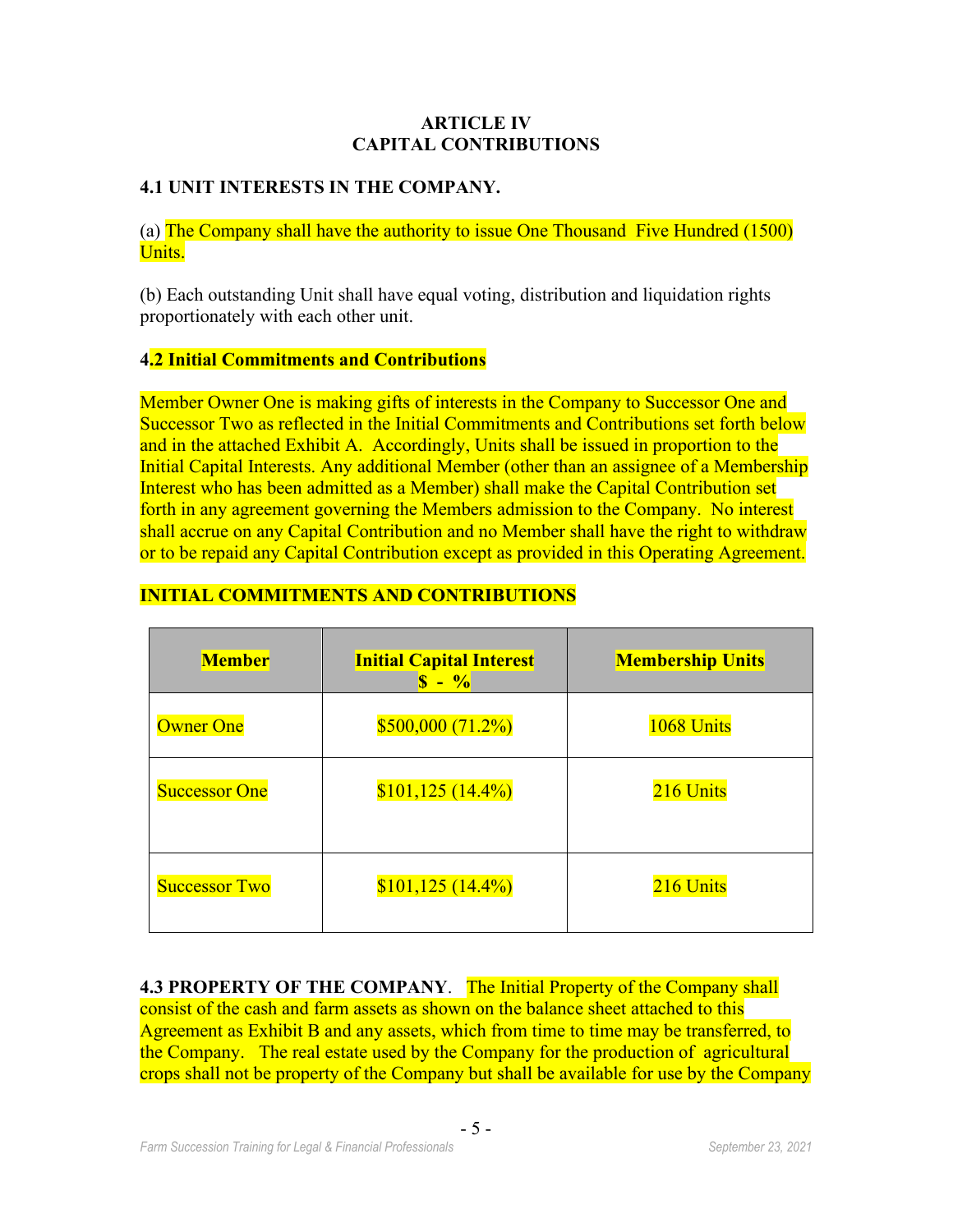under the terms of a lease, dated January 1, 2021  $\alpha$ , or as amended, between Owner One, and NEW ENGLAND FARMS, LLC.

**4.4 MEMBERSHIP CERTIFICATES.** Membership Certificates representing Units held by each Member in the Company may be issued and be in such form as determined by the Members. Any such Membership Certificates shall be consecutively numbered or otherwise identified and shall contain the date of issue, number of Units representing the Membership Interest and the name of the Member to whom it is issued. Such information shall also be entered into the Certificate Register of the Company. A lost, destroyed or mutilated Membership Certificate may be replaced upon such terms and indemnity to the Company as the Members may prescribe. Membership Certificates shall contain the following legend:

*The Membership Interests represented by the Membership Certificate are subject to, and may be transferred only in accordance with, the restrictions contained in the Operating Agreement of the Company, as amended from time to time. The Operating Agreement is on file in the principal office of the Company.* 

**4.5 ADDITIONAL CONTRIBUTIONS.** The Company may accept additional contributions of capital from a Member with the consent of the other Members. The Capital Interest of a contributing Member or Members shall be adjusted such that each Member will have an amount of Membership Units, which bears the same relationship to total outstanding Membership Units as the aggregate capital contributions of all Members, as such capital contributions are reflected in each Member's Capital Account.

**4.6 CAPITAL ACCOUNTS.** A Capital Account shall be established and maintained by the Company for each Member.

(a) In general, each Member's Capital Account shall be increased by:

(i) the amount of money contributed by the Member;

(ii) the fair market value of property contributed by the Member (net of liabilities secured by the property that the Company is considered to assume to take subject to); and

(iii) allocations of net profits to such Member.

(b) In general, each Member's Capital Account shall be decreased by:

(i) the amount of money (exclusive of salaries) distributed to such Member;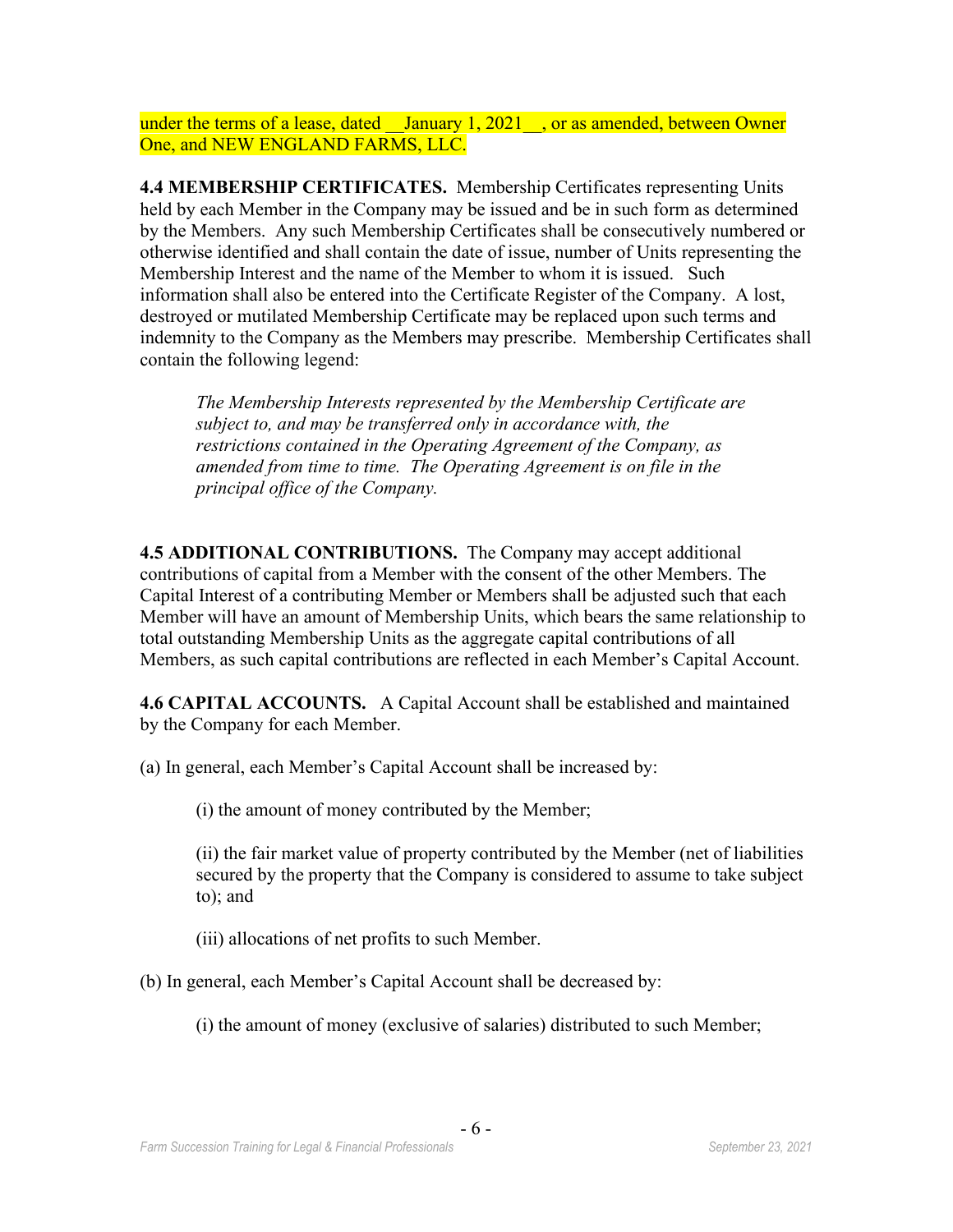(ii) the fair market value of property distributed to such Member (net of liabilities secured by the distributed property that the Member is considered to assume or take subject to); and

(iii) allocations of net losses to such Member.

(c) The Capital Interest of a Member or Members shall be adjusted such that each Member will have an amount of Membership Units, which bears the same relationship to total outstanding Membership Units as the aggregate capital of all Members, as such capital contributions are reflected in each Member's Capital Account.

## **4.7 LIMITATIONS PERTAINING TO CAPITAL CONTRIBUTIONS**

(a) Except as otherwise provided in this Agreement and the Act, no Member shall be entitled or permitted to withdraw any Capital Contributions or any money or other property from the Company without the consent of the other Members. No Member shall have the right to receive property other than cash, unless otherwise specifically agreed by the unanimous vote of the Members at the time of such distribution.

(b) No Member shall receive any payments of interest with respect to such Member's Capital Contributions or Capital Account.

(c) No Member shall be liable for the debts, liabilities, contracts or other obligations of the Company beyond his, her or its Capital Contribution to the Company.

## **4.8 TAX CHARACTERIZATIONS AND RETURNS.**

(a) The Members acknowledge that the Company shall elect to be treated as a "partnership" for federal and New England State tax purposes. All provisions of this Agreement, the Company's articles of organization and the operating agreement are to be construed so as to preserve that tax status.

(b) Within ninety (90) days after the end of each Fiscal Year the Company will cause to be delivered to each person who was a Member at any time during such Fiscal Year a Form K-1 and such other information, if any, with respect to the Company as may be necessary for the preparation of each Member's federal or state income tax (or information) returns, including a statement showing each Member's share of income, gain or loss, and credits for the Fiscal Year.

## **4.9 CAPITAL ACCOUNT MAINTENANCE**

(a) The Company will maintain the Capital Accounts in accordance with Treasury Regulation 1.704-1(b)(2)(iv).

(b) If the Company liquidates itself or a Member's Membership interest, the Company will make liquidating distributions in accordance with Article XIII.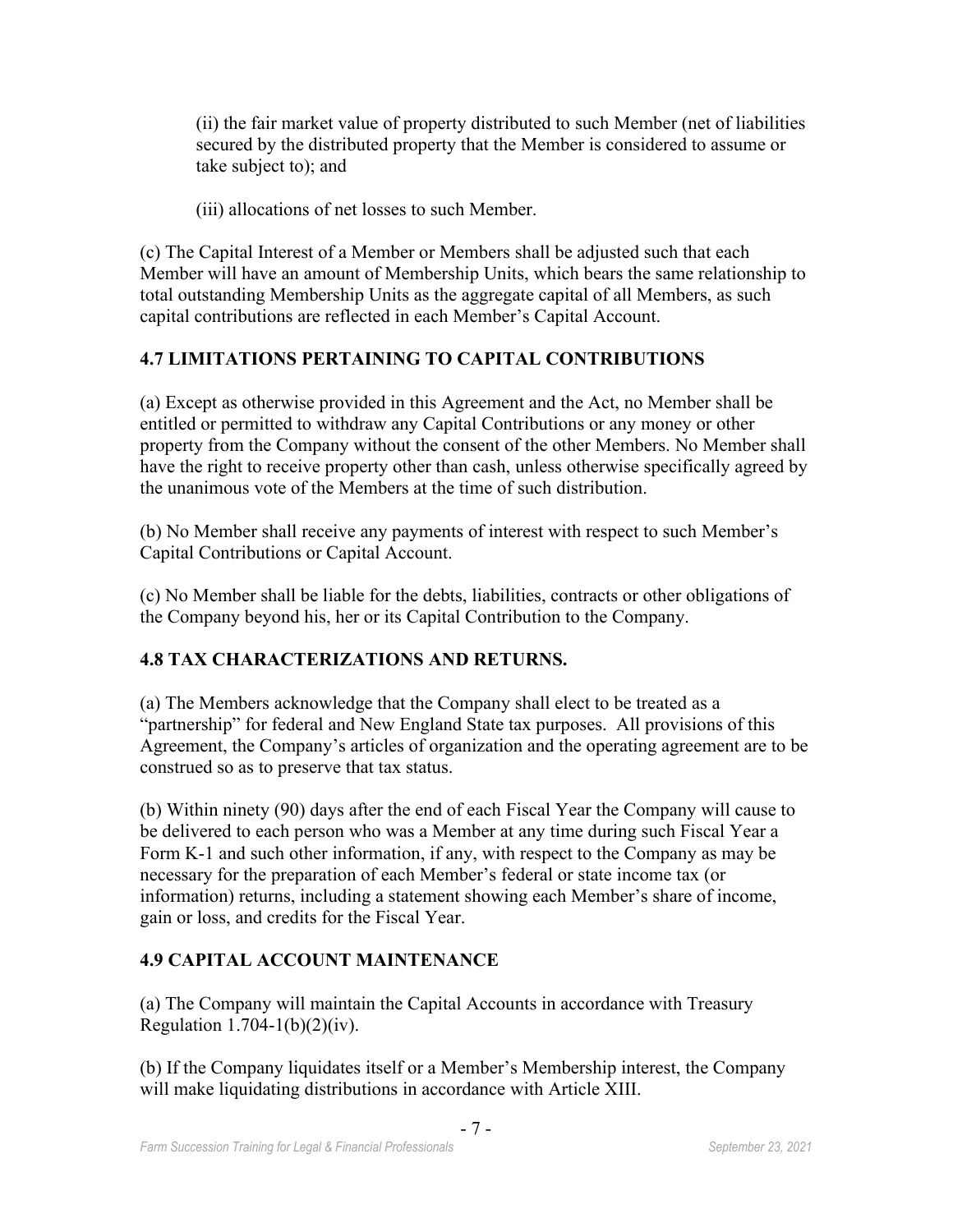(c) A Member is not liable to fund any deficit in the Member's Capital Account at any time. Notwithstanding any other provision in this Agreement, if a member unexpectedly receives an adjustment, allocation or distribution described in Treasury Regulation 1.704-  $1(b)(2)(ii)(d)(4)$ ,  $1.704-1(b)(2)(ii)(d)(5)$ , or  $1.704-1(b)(2)(ii)(d)(6)$ , and the unexpected adjustment allocation, or distribution results in a deficit balance in the Capital Account for the member, the member will be allocated items of income and gain in an amount and manner sufficient to eliminate the deficit balance or the increase in the deficit balance as quickly as possible. It is intended that this subdivision will meet the requirements of a "qualified income offset" as defined in Treasury Regulation 1.704-1(b)(2)(ii)(d), and this subdivision is to be interpreted and applied consistent with that intention.

(d) If a Member's Capital Account has a deficit balance at any time and the deficit or increase in deficit was caused by the allocation of nonrecourse deductions as defined in Treasury Regulation 1.704-2(b), then beginning in the first taxable year of the Company in which there are nonrecourse deductions or in which the Company makes a distribution of proceeds of a nonrecourse liability that are allocable to an increase in minimum gain as defined in Treasury Regulation 1.704-2(d) and thereafter throughout the full term of the Company, the following rules shall apply:

(i) Nonrecourse deductions shall be allocated to the Members in a manner that is reasonably consistent with the allocations that have substantial economic effect as defined in Treasury Regulation 1.704-1 or some other significant item attributable to the property securing the nonrecourse liabilities, if applicable; and

(ii) If there is a net decrease in minimum gain for a taxable year, each member will be allocated items of Company income and gain for that year equal to that Member's share of the net decrease in minimum gain as defined in Treasury Regulation  $1.704-2(g)(2)$ .

## **4.10 ACCOUNTING DECISIONS**

(a) The Members will make all decisions as to accounting matters; and

(b) The Members may cause the Company to make whatever elections the Company may make under the Code, including the election referred to in Section 754 of the Code to adjust the basis of Company assets.

(c) Owner One, Successor One, and Successor 2 shall act on behalf of the Company as the "tax matters" partners within the meaning of Section  $6231(a)(7)$  of the Code.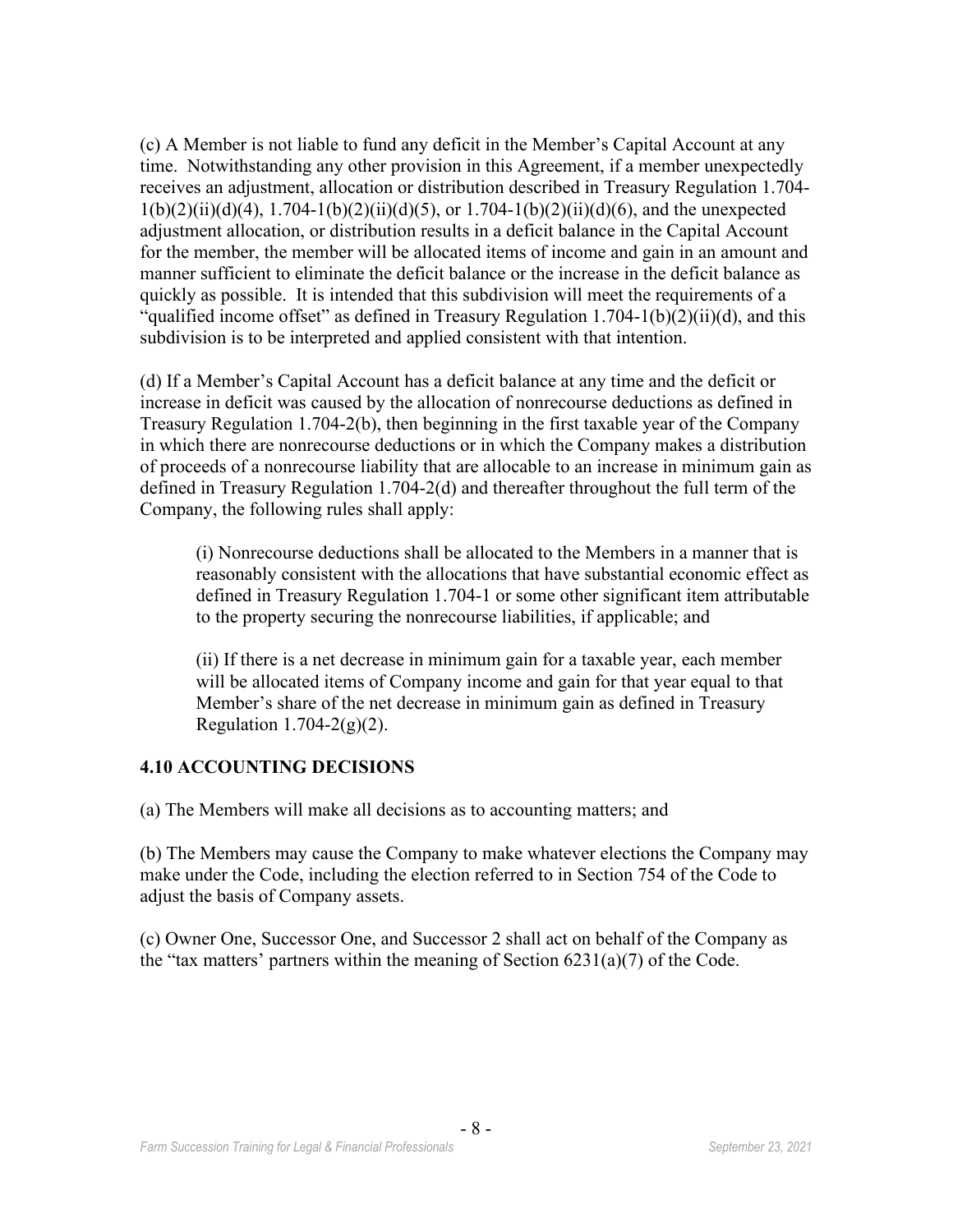#### **ARTICLE V ALLOCATIONS AND DISTRIBUITIONS**

### **5.1 ALLOCATIONS OF INCOME AND LOSS.**

(a) Except as stated in Article 5.1(b) all items of income, gain, loss, deduction, and credit of the Company shall be allocated among the Members in an amount that bears the same proportion to the total of such allocations as the number of each Member's Units bears to the aggregate outstanding Membership Units of the Company.

(b) The Company may increase, temporarily or permanently, a Member's right to share in profits and distributions. The Members may agree to reallocate profits and losses for any calendar year in percentages that are consistent with each Member's contributions to the Company's affairs and each Member's work on the Company's operations. Initially, distributions shall be allocated as follows:

| <b>Member</b>        | <b>Percent</b> |
|----------------------|----------------|
| <b>Owner One</b>     | 33.333%        |
| <b>Successor One</b> | 33.333%        |
| <b>Successor Two</b> | 33.333%        |

(c) All items of income, gain, loss, deduction, and credit allocable to any Membership Interest or Economic Interest that may have been transferred shall be allocated between the transferor and the transferee based on the portion of the calendar year during which each was recognized as owning that Membership Interest without regard to the results of Company operations during any particular portion of that calendar year without regard to whether cash distributions were made to the transferor or the transferee during that calendar year; provided, however, that this allocation must be made in accordance with any method permissible under the Code and the Regulations thereunder.

## **5.2 DISTRIBUTIONS.**

(a) Subject to the terms governing the distribution of assets upon liquidation in Article XIII, the Company's net cash received shall be distributed to the Members at such times, as the Members shall determine in their absolute discretion.

- 9 -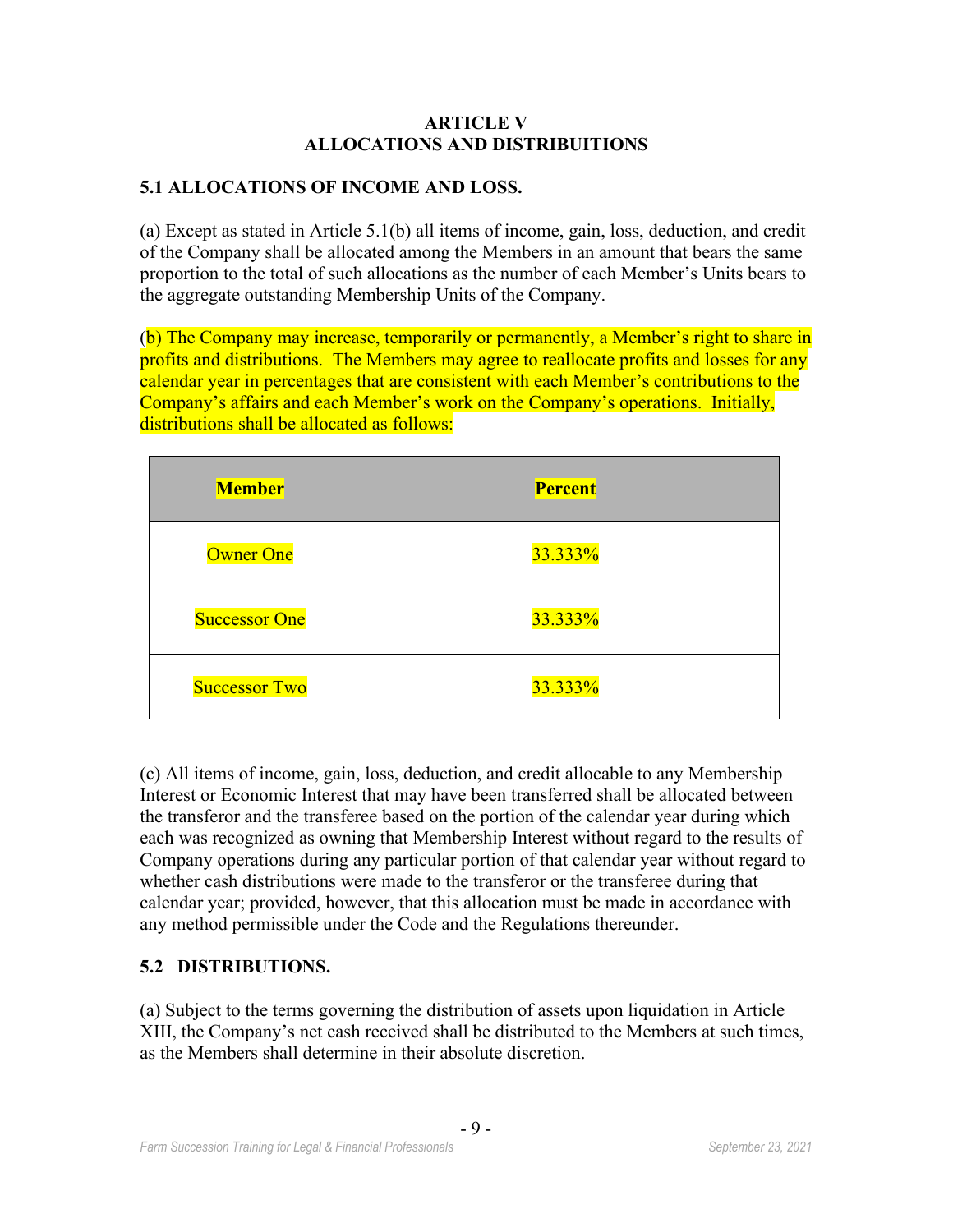(b) All distributions to the Members shall be made in cash, and no Member shall have the right to receive distributions of property other than cash, whether during the Company's term or upon its dissolution.

(c) Initially, all distributions to Members shall be made proportionate to the allocation as stated in Article 5.1(b).

### **ARTICLE VI MANAGEMENT**

**6.1 MEMBER'S AUTHORITY.** The Members shall be agents of the Company. Any act of a Member including the signing of an instrument in the Company name, for apparently carrying on in the ordinary course the Company's business or the business of the kind carried on by the Company binds the Company. Members shall have the full, exclusive and complete duty and right to manage and control and within their discretion, make all decisions and take any necessary or appropriate action in connection with the Company's business.

**6.2 LIMITATIONS ON THE MEMBERS.** Notwithstanding anything to the contrary contained in this Agreement or the Act, certain acts, which are outside the ordinary course of business, may not be taken without the approval of all Members. Such acts outside the ordinary course of business shall include but not be limited to:

(a) Any act in contravention of this Agreement.

(b) Possess Company property, or assign the Company's rights in specific Company property in trust for creditors, or on the Assignee's promise to pay the debts of the Company, or for other than a purpose of the Company.

(c) Admit additional or substitute Members to the Company except as otherwise provided herein.

(d) Change or reorganize the Company in to any other legal form.

(e) Cause the Company to engage in any business other than the business for which the Company was initially formed, or extend the scope of the business by implication or otherwise.

**6.3. MAJOR DECISIONS** Notwithstanding anything else contained in this Agreement, no action shall be taken, or obligation incurred by the Company or the Members with respect to a matter within the scope of any Major Decision, unless such Major Decision has been approved by at least two Members who together hold no less than a majority of all the Units held by all the Members. The Major Decisions shall be as follows: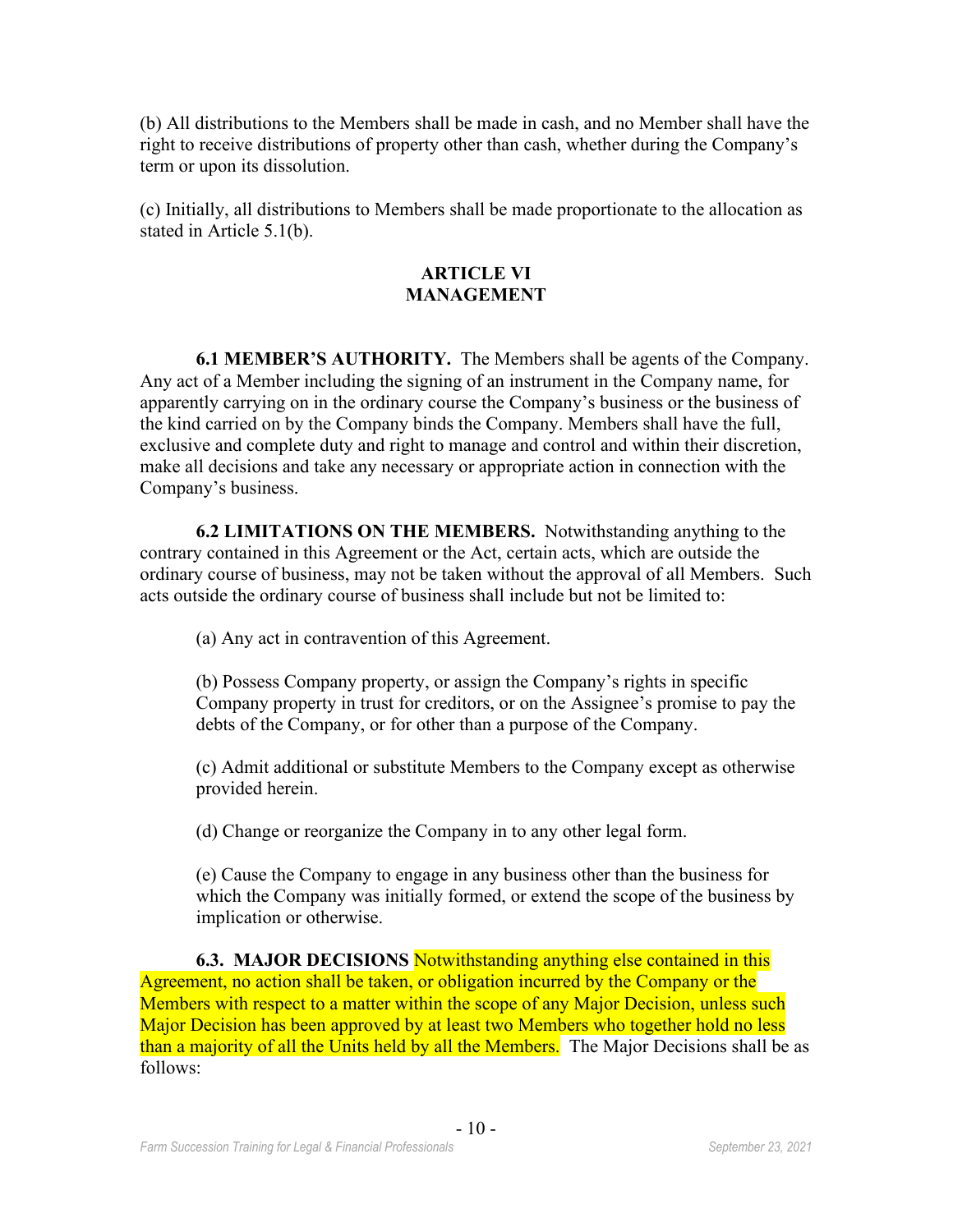(a) Purchase, lease, or otherwise acquire any real or personal property.

(b) Sell, convey, mortgage, grant a security interest in, pledge, lease, exchange or otherwise dispose or encumber any real or personal property.

(c) Borrow money, incur liabilities, and other obligations including the incurrence by the Company of any obligation or debt exceeding Ten Thousand dollars  $$10,000$ ).

(d) Approve a merger of the company into or with another entity or sale of substantially all of the assets of the Company to another Person; or the recapitalization or reorganization of the Company.

**6.4 STANDARD OF CARE; LIABILITY.** Every Member shall discharge any duties as may be delegated by the Members from time to time in good faith, with the care an ordinarily prudent person in a like position would exercise under similar circumstances, and in a manner he or she reasonably believes to be in the best interests of the Company.

**6.5 DUTIES OF MEMBERS** Members Successor One and Successor Two shall devote their full time and effort to the conduct of the Company. Member Owner One shall devote as much time as his health and age will permit.

**6.6 COMPENSATION OF MEMBERS.** Nothing herein shall prohibit the Members from serving as employees of the Company or from receiving a guaranteed payment or other compensation, as may be fixed by the Members.

**6.7 ALTERNATIVE DISPUTE RESOLUTION.** The Members agree to negotiate management decisions in good faith. In any dispute arising out of this agreement or relating to the management of the Company for which Members cannot agree, Members will attempt to settle the dispute by good faith negotiation. If negotiation fails to settle the dispute, any Member may initiate mediation of the dispute. To initiate mediation the Member must first give notice to the other Members of a request for mediation. The mediation shall occur within 30 days of the written request. The Mediator shall be acceptable to all Members. The Members agree further to share equally the costs of the mediation, which costs will not include costs incurred by a party for representation by counsel at or in preparation for the mediation.

- 11 -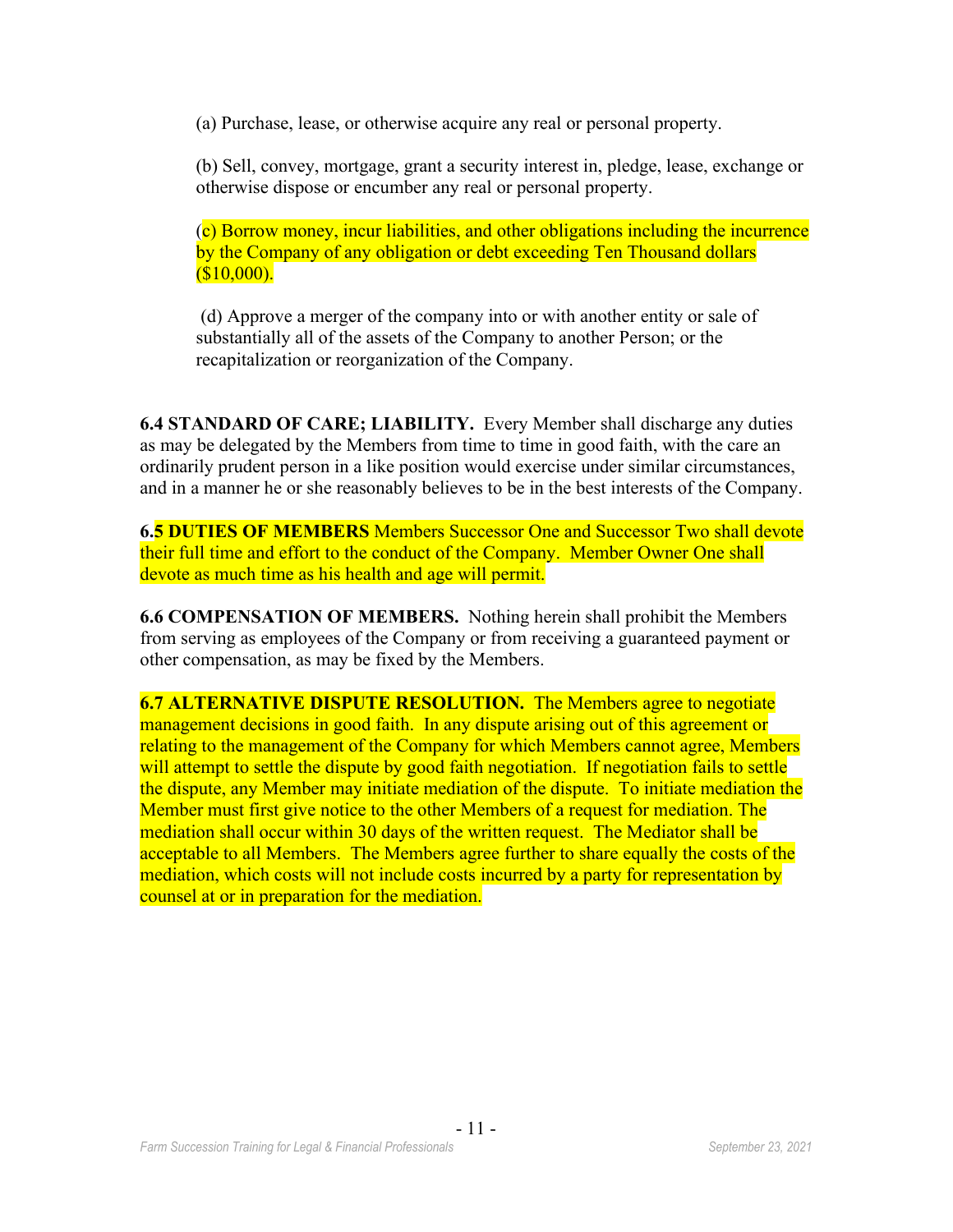### **ARTICLE VII MEETINGS OF MEMBERS**

**7.1 ANNUAL MEETING**. The annual meeting of the Members shall be held as determined from time to time by the Members owning a majority of the Units for the purpose of the transactions of such business as may come before the meeting.

**7.2 SPECIAL MEETINGS.** A special meeting of the Members, for any purpose or purposes may be called by any Member or Members holding at least ten percent (5%) of the Units of the Company.

**7.3. PLACE OF MEETINGS.** The Members may designate any place, either within or outside the State of Vermont, as the place of meeting for any meeting of the Members. If no designation is made, the place of meeting shall be the principal executive office of the Company in the State of Vermont.

**7.4 NOTICE OF MEETINGS.** Written notice stating the place, day, and hour of the meeting and the purpose or purposes for which the meeting is called shall be delivered no fewer than ten (10) nor more than sixty (60) days before the date of the meeting, either personally or by electronic mail, by or at the direction of the Members or person calling the meeting, to each Member entitled to vote at the meeting.

**7.5 MEETING OF ALL MEMBERS.** If all of the Members shall meet at any time and place, either within or outside of the State of Vermont, and consent to the holding of a meeting at that time and place, the meeting shall be valid without call or notice, and at the meeting lawful action may be taken.

**7.6 RECORD DATE.** For the purpose of determining Members entitled to notice of or to vote at any meeting of Members or any adjournment of the meeting, or Members entitled to receive payment of any distribution, or to make a determination of Members for any other purpose, the date on which notice of the meeting is mailed or the date on which the resolution declaring the distribution is adopted, as the case may be, shall be the record date for the determination of Members. When a determination of Members entitled to vote at any meeting of Members has been made as provided in this Article, the determination shall apply to any adjournment of the meeting.

**7.7 QUORUM.** Members holding at least 100% of the Interest in all of the Units issued and outstanding represented in person, shall constitute a quorum at any meeting of Members.

**7.8 ACTION BY MEMBERS WITHOUT A MEETING.** Action required or permitted to be taken at a meeting of Members may be taken without a meeting if the action is evidenced by one or more written consents describing the action taken, signed by each Member entitled to vote, and delivered to the Company for inclusion in the

 $-12-$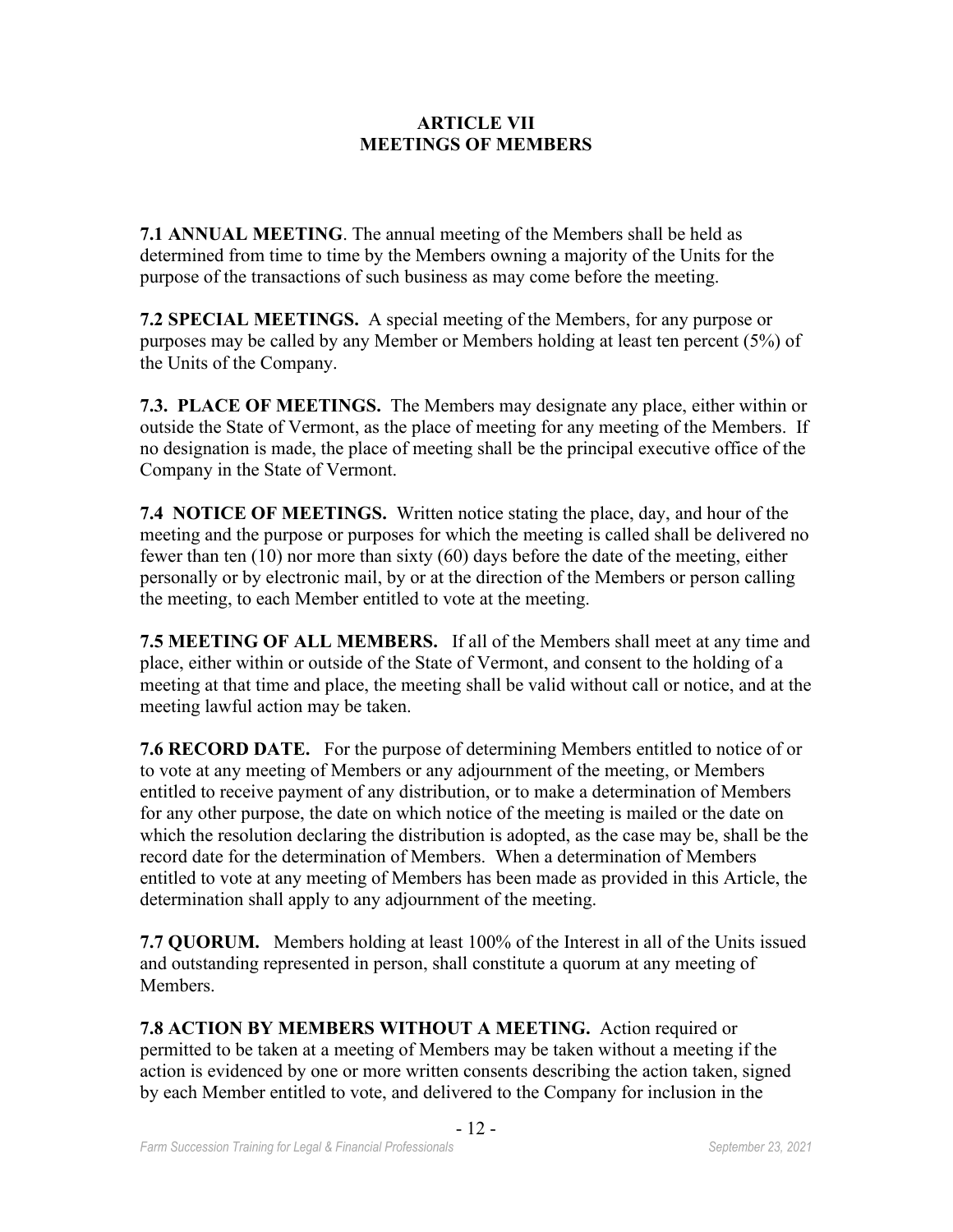minutes of for filing with the Company records. Action taken under this Article shall be effective when all Members entitled to vote have signed the consent, unless the consent specifies a different effective date.

**7.9 WAIVER OF NOTICE**. When any notice is required to be given to any Member, a wavier thereof in writing signed by the person entitled to such notice, whether before, at or after the time stated therein, shall be equivalent to the giving of such notice.

### **ARTICLE VIII MEMBER REPRESENTATIONS**

**8.1 MEMBER REPRESENTATIONS.** Each of the Members hereby makes the following representation to the other Members:

(a) The Member is acquiring the Units for investment for the Member's own account, not as a nominee or agent, and not with the view to, or for resale in connection with any distribution thereof. The Member understands that the Units to be purchased have not been, and will not be registered under the Securities Act of 1933 (1933 Act) or the securities laws of the State of Vermont by reason of a specific exemption from the registration provisions of the 1933 Act and the applicable state securities laws, the availability of which depends upon, among other things, the bona fide nature of the investment intent and the accuracy of the Member's representations as expressed herein. The Member is acquiring the Units without expectation, desire or need for resale and not with the view toward distribution, resale, subdivision or fractionalization of the Units.

(b) The Member understands that the Units cannot be resold in a transaction to which the 1933 Act and the state securities laws apply unless (i) subsequently registered under the 1933 Act and applicable state securities laws or (ii) exemptions from such registrations are available. The Member is aware of the provisions of SEC Rule 144 promulgated under the 1933 Act, which permits limited resale of Units purchased in a private transaction subject to the satisfaction of certain conditions.

(c) The Member understands that no public market now exists for the Units and that it is unlikely that a public market will ever exist for the Units.

(d) The Member understands that any certificates issued to represent ownership of the Units will in addition to the legend required by Article 4.4 bear the following legend:

THIS CERTIFICATE HAS NOT BEEN REGISTERED UNDER THE SECURITIES ACT OF 1933. THE COMPANY WILL NOT TRANSFER THIS CERTIFICATE UNLESS (i) THERE IS AN EFFECTIVE REGISTRATION COVERING THE UNITS REPRESENTED BY THIS CERTIFICATE UNDER THE SECURITIES ACT OF 1933 AND ALL APPLICABLE STATE SECURITIES LAWS, (ii) IT FIRST RECIEVES A LETTER FROM AN ATTORNEY, ACCEPTABLE TO THE MANAGERS OR THEIR

- 13 -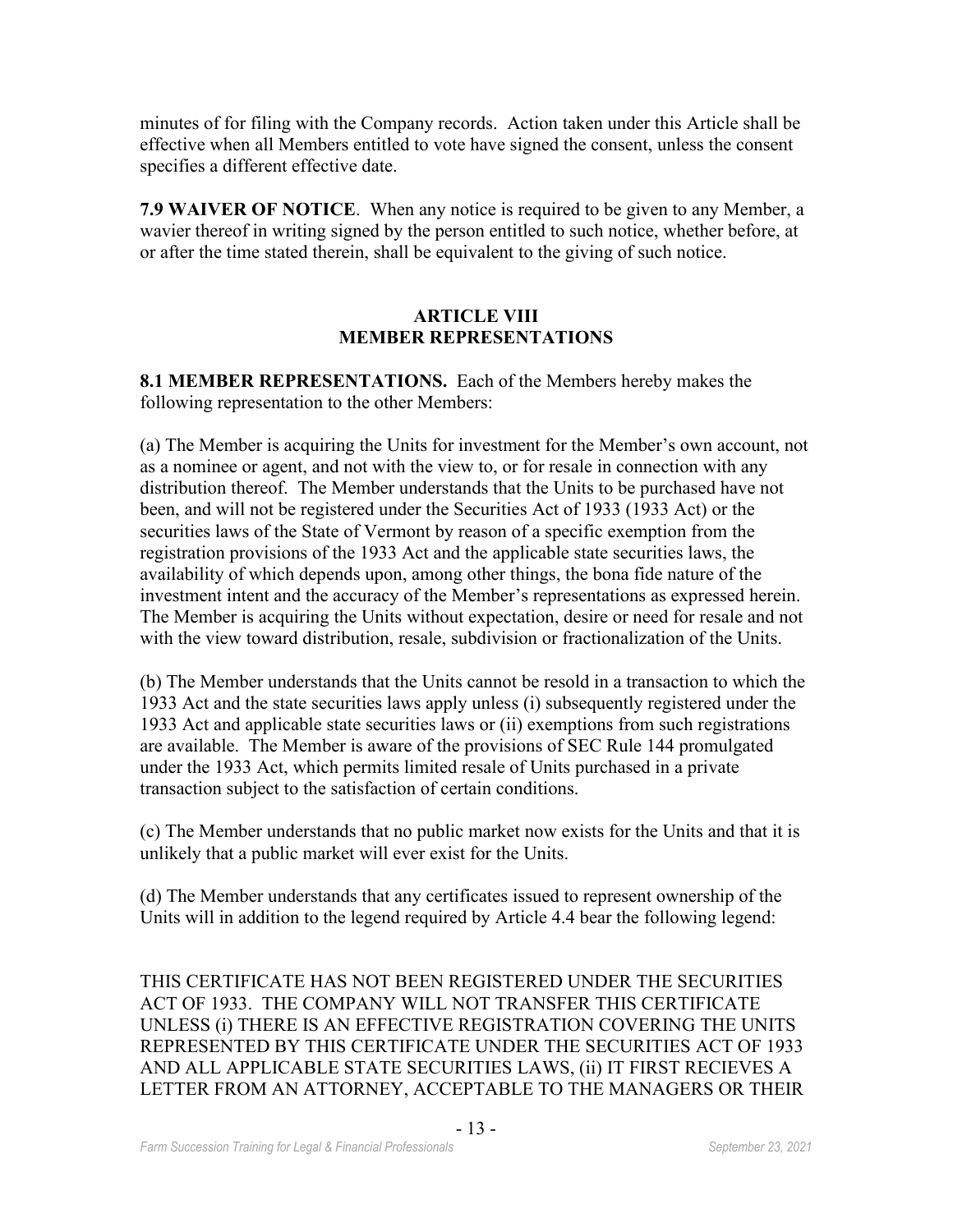AGENTS, STATING THAT IN THE OPINION OF THE ATTORNEY THE PROPOSED TRANSER IS EXEMPT FROM REGISTRATION UNDER THE SECUITIES ACT OF 1933 AND UNDER ALL APPLICABLE STATE SECURITIES LAWS, OR (iii) THE TRANSFER IS MADE PURSUANT TO SEC RULE 144 UNDER THE SECUITIES ACT OF 1933.

#### **ARTICLE IX INDEMNIFICATION**

**9.1 EXCULPATION OF LIABILTY.** Unless otherwise provided by law or expressly assumed, a person who is a Member shall not be personally liable for the acts, debts or liabilities of the Company.

**9.2 INDEMNIFICATION.** Except as otherwise provided in this Article or the Act, the Company shall indemnify any Member and may indemnify any employee or agent of the Company who was or is a party or is threatened to be made a party to a threatened, pending or completed action, suit or proceeding, whether civil, criminal, administrative or investigative, and whether formal or informal, by reason of the fact that such person is or was a Member, employee or agent of the Company against expenses, including attorneys fees, judgment, penalties, fines and amounts paid in settlement actually and reasonably incurred by such person in connection with the action, suit or proceeding, if the person acted in good faith, with the care an ordinarily prudent person in a like position would exercise under similar circumstances, and in a manner that such person reasonably believed to be in the best interests of the Company and with respect to a criminal action or proceeding, if such person had no reasonable cause to believe such person's conduct was unlawful. To the extent that a Member or employee or agent of the Company has been successful on the merits or otherwise in defense of an action, suit or preceding such person shall be indemnified against actual and reasonable expenses, including attorney fees, incurred by such person in connection with the action, suit or proceeding in any action, suit or proceeding brought to enforce the mandatory indemnification provided herein. Any indemnification permitted under this Article, unless ordered by a court, shall be made by the Company only as authorized in the specific case upon a determination that the indemnification is proper under the circumstances because the person to be indemnified has met the applicable standard of conduct and upon an evaluation of the reasonableness of expenses and amounts paid in settlement. This determination and evaluation shall be made by the Member who is not a party or threatened to be made a party to the action, suit or proceeding. Notwithstanding the foregoing, no indemnification shall be provided to any Member, employee or agent of the Company for or in connection with the receipt of a financial benefit to which such person is not entitled, voting for or assenting to a distribution to Members in violation of this Operating Agreement or the Act, or a knowing violation of law or with respect to an action by or in the right of the Company concluded in favor of the Company.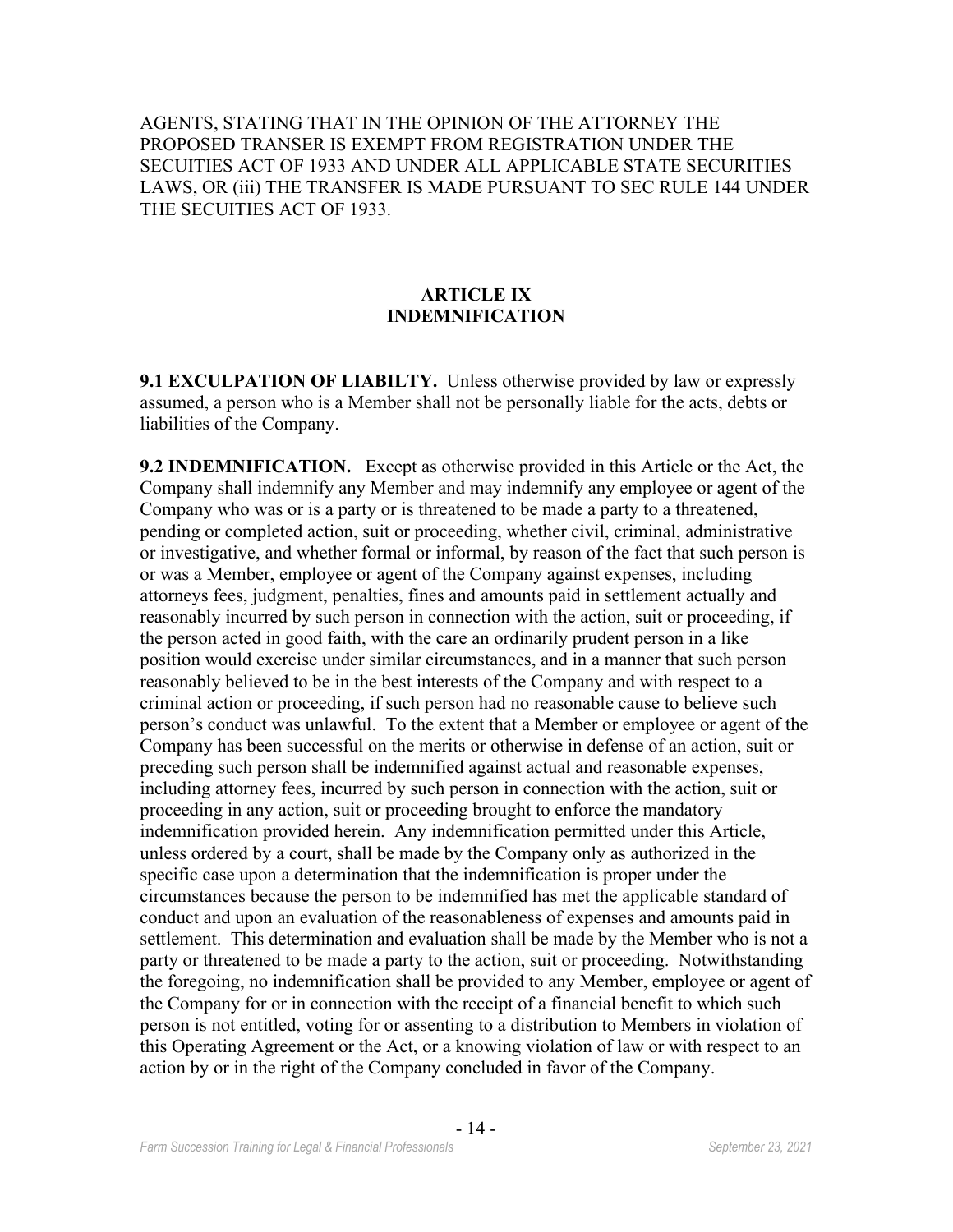#### **ARTICLE X TRANSFERS OF INTEREST**

**10.1 RESTRICTIONS ON TRANSFER**. Generally, no sale, assignment, transfer, exchange, mortgage, pledge, grant, hypothecation or other disposition of any Membership or Investment Interest other than to other Members shall be made unless the following conditions of transfer are satisfied.

(a) An executed or authenticated copy of the written instrument of assignment or transfer is delivered to the Company;

(b) The transferee agrees to be bound by all the terms of this Operating Agreement by executing a counterpart signature page to this Agreement;

(c) The transferee has made payment to the Company of all costs and expenses incurred as a result of the admission to the Company of a substituted Member;

(d) The Initial Members have approved the transferee as a new Member by written and unanimous consent; **and**

(e) The transfer will not require registration of the Membership Interest under any federal or state securities laws, and the transfer will not result in the termination of the Company pursuant to Section 708 of the Code.

Any Units transferred in contravention of this Article shall be void of all voting, inspection and other rights with respect to the transferee and any such Transfer shall be null and void *ab initio.* 

**10.2 ASSIGNEE OF A MEMBER'S MEMBERSHIP UNITS**. If, notwithstanding the prohibitions in Section 10.1, a Member transfers all or any portion of its Membership Units (whether voluntarily, involuntarily or by operation of law) and a Person acquires such Membership Units, (but is not already a Member or admitted as a new Member pursuant to the terms of this Operating Agreement) such person shall:

(a) Be treated as a Dissociated Member;

(b) Have no right to participate in the business and affairs of the Company or to exercise any rights of a Member under this Agreement or the Act;

(c) Share in distributions from the Company with respect to the transferred Membership Units on the same basis as the transferring Member previously had; and

(d) Be required to Transfer the Units to the Company in accordance with Article XII.

**10.3 WITHDRAWAL OF A MEMBER.** Members with the requisite years of service to the Company, and who seek to withdraw shall give each other Member written notice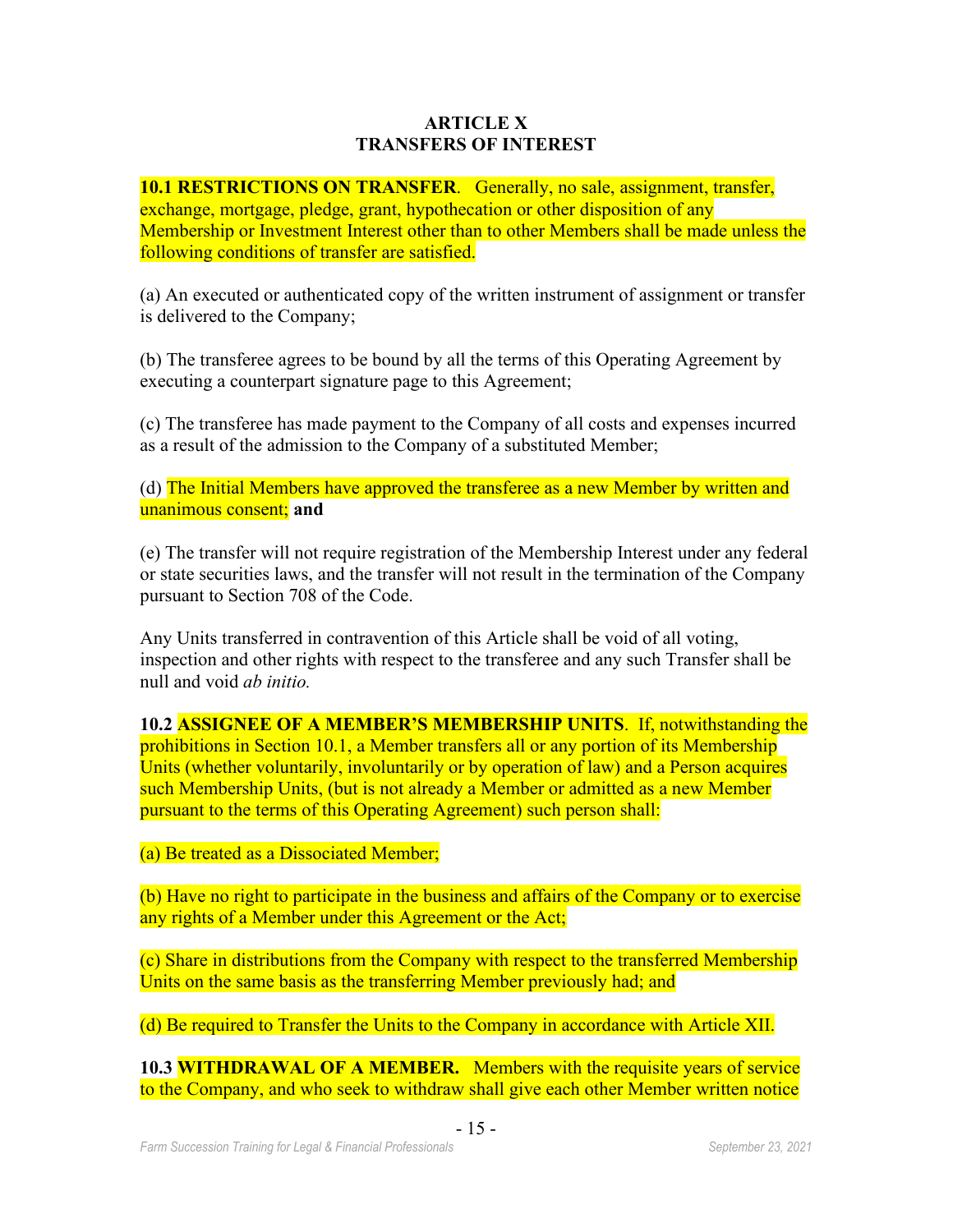90 days prior to date of withdrawal. Such notice shall include an offer to sell the Member's units to the remaining Members at a value and upon terms as determined under Article 12.1 and 12.2 of this Agreement. Members with at least 5 years of service from the date of this Agreement may withdraw 50% of their equity and an additional 10% for each year of service thereafter. Service shall mean a contribution of at least 1,500 hours per year spent on the day to day labor and/or management of the Company. Members Successor One and Successor Two shall be deemed to have given 5 years of service and Member Owner One, as founder of the Company shall be deemed to have given more than 40 years of service to the Company as of the date this Agreement is signed.

#### **ARTICLE XI DISSOCIATION OF MEMBERS**

#### **11.1 EVENTS RESULTING IN DISSOCIATION.** A member is dissociated from the Company upon:

(a) In the case of a Member who is an individual:

(i) The transfer of a Membership Interest that fails to comply with Article X of this Agreement.

(ii) The Member's death except that a transfer under the last will and testament of a deceased Member to another Member shall not result in disassociation.

(b) In the case of a Member that is a Trust or is acting as a Member by virtue of being a Trustee of a trust, the termination of the trust, but not merely the substitution of a successor trustee.

(c) On application by the Company or another Member, the Member's expulsion by judicial decree because:

(i) The Member engaged in wrongful conduct that adversely and materially affected the Company business;

(ii) The Member willfully or persistently committed a material breach of this Agreement or of a duty owed to the Company or the other Members under this Agreement or any other agreement between the Member and the Company or other Members.

(d) The Member's:

(i) Becoming a debtor in Bankruptcy;

(ii) Executing an assignment for the benefit of creditors;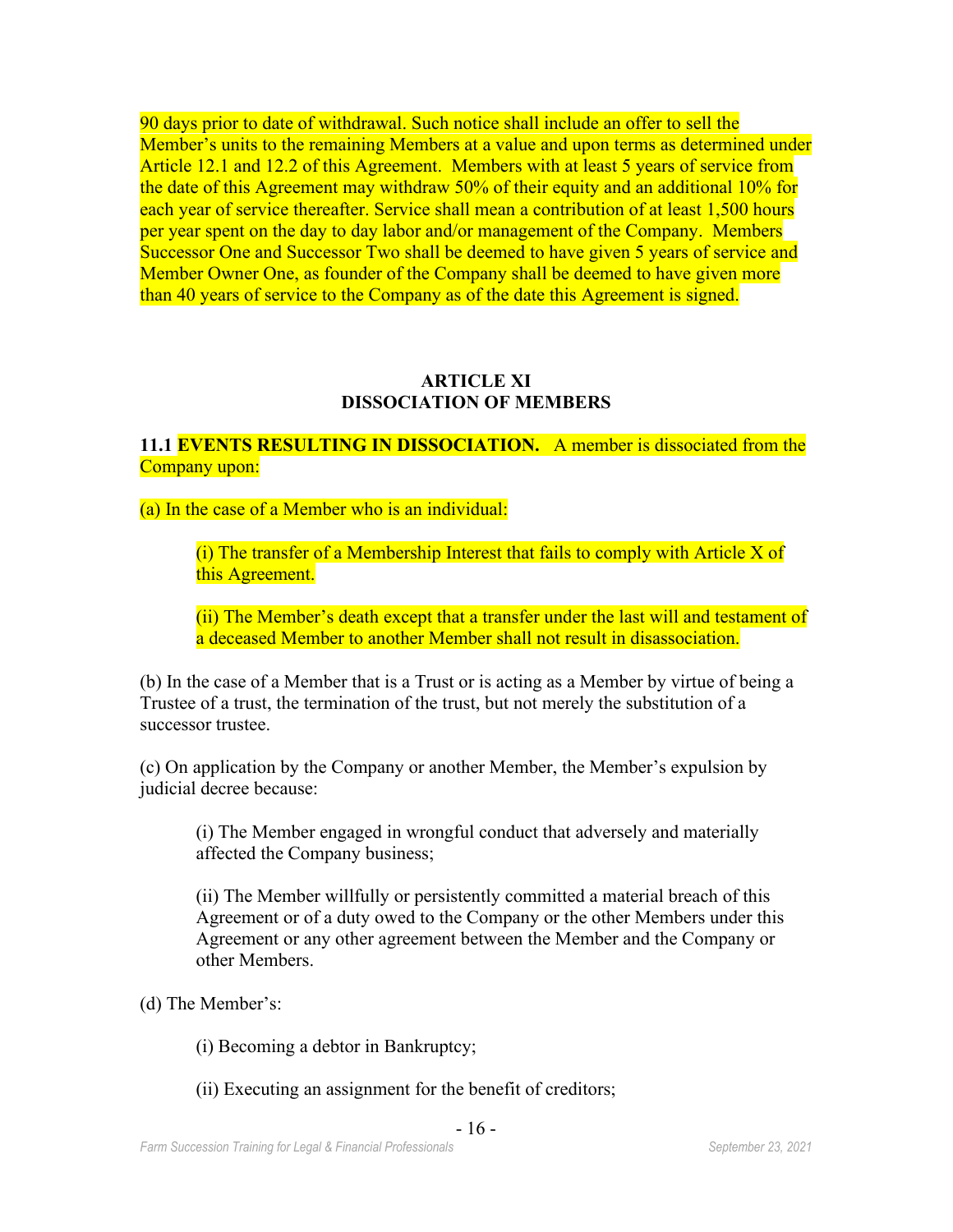(iii) Seeking, consenting to, or acquiescing in the appointment of a trustee, receiver, or liquidator of that Member or of all or substantially all of that Member's property; or

(iv) Failing within ninety (90) days after the appointment, to have vacated or stayed the appointment of a trustee, receiver or liquidator of the Member or of all or substantially all of the Member's property obtained without the Member's consent or acquiescence, or failing with ninety (90) days after the expiration of a stay to have the appointment vacated;

#### **11.2 RIGHTS OF MEMBER SUBSEQUENT TO DISSOCIATION.** Upon a

member's dissociation, that Member's right to participate in the management and conduct of the Company business is terminated and such Member shall be treated as holding only an Economic Interest. If the Dissociated Member's Membership Interest in the Company is not purchased pursuant to the option granted the Members or the Company in Article XII, the Dissociated member shall be entitled to receive only the distributions of net cash flow and allocations of net income and net loss, if any.

#### **ARTICLE XII PURCHASE OF DISSOCIATED MEMBER'S INTEREST**

**12.1 RIGHT OF FIRST REFUSAL.** Any purported voluntary or involuntary transfer or encumbrance of all or any part of a Member's Membership or Investment Interest in a manner not expressly permitted by this Agreement or Member withdrawal under Section 10.3 shall be deemed to be a "Buy-Sell Event." Upon the occurrence of a Buy-Sell Event, the Member to whom such event has occurred (the Withdrawing Member) or its executor, administrator or other legal representative in the event of death or declaration of legal incompetency, shall give notice of the Buy-Sell Event to the other Members within thirty (30) days after its occurrence. If the Withdrawing Member fails to give the Buy-Sell Notice, any other Member (other than a Withdrawing Member) may give the notice at any time thereafter and by so doing commence the Buy-Sell provisions provided for in this Article XII.

Upon the occurrence of a Buy- Sell Event, any Members other than the Withdrawing Member, shall have an option to purchase the Withdrawing Member's Membership Interest on terms and conditions set forth in this Article XII.

The Purchasing Member must give notice of their election to exercise their Purchase Option to the Withdrawing Member within thirty (30) days following delivery of the Buy-Sell notice. The purchase price for the Withdrawing Member's Membership Interest shall be for a value as hereinafter determined under Article 12.2. If the Purchase Option is exercised, the purchase price shall be payable over a period of 10 years in equal annual installments with interest paid at the Rate of Interest then in effect for the USDA Farm Services Agency direct farm operating loans as of the date the transaction is closed. The

- 17 -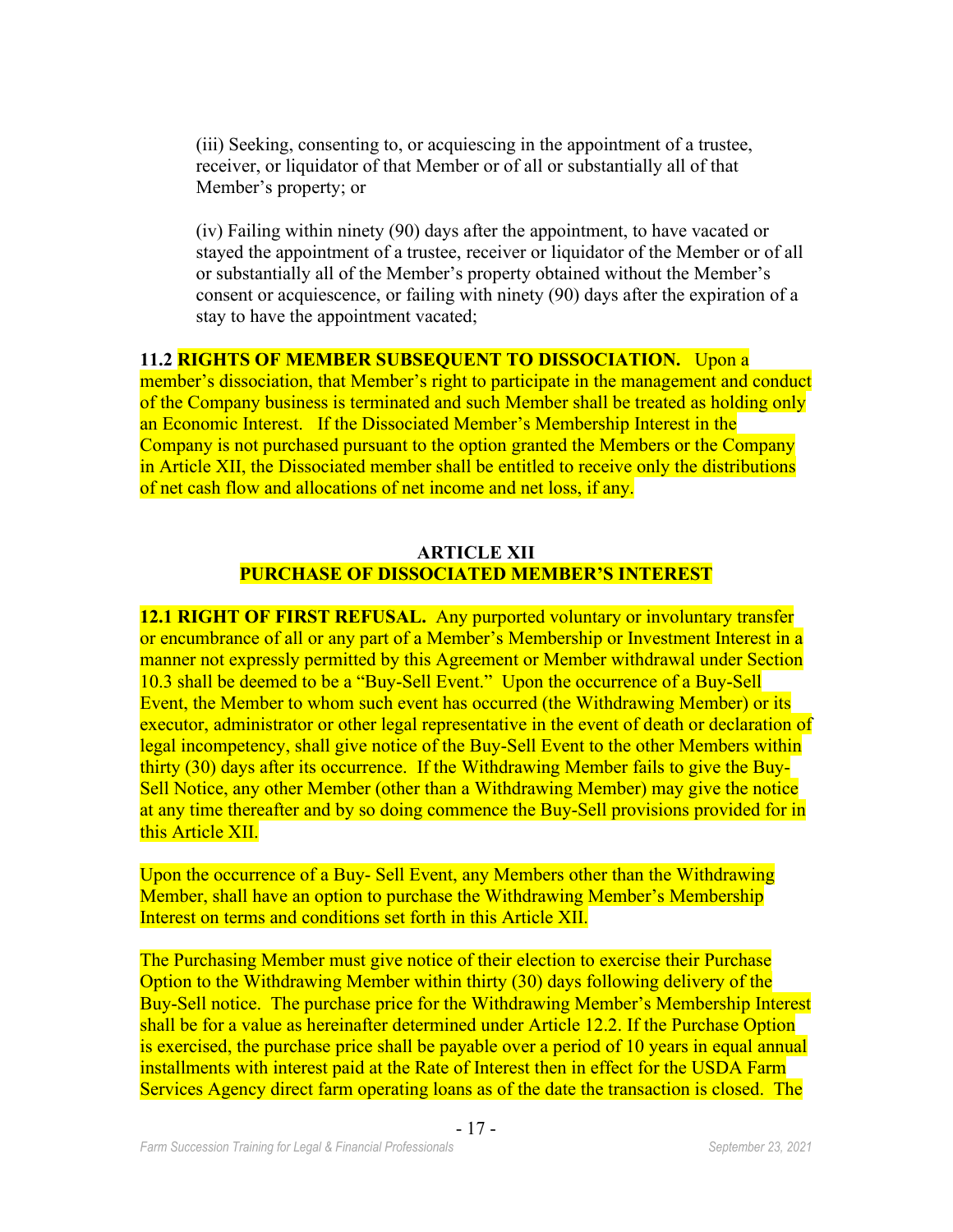obligation of the Purchasing Member shall be represented by a Promissory Note, which shall be pre-payable, without penalty, at any time.

**12.2 DETERMINATION OF FAIR MARKET VALUE.** The fair market value of the interest of a Dissociated Member shall be equal to the value of the interest of such Member determined by multiplication of the Dissociated or withdrawing member's sharing ratio by the fair market value of the Company as agreed between the Members in writing from time to time attached as Exhibit C, adjusted by any pro rata increase or decrease in the net book value of the Company from the date the value was last set to the end of the month prior to the dissociation of the Member.

(a) In the event no most recent valuation has been completed; then the price of the Company Units shall be the book value per Unit as of the end of the Company fiscal year preceding the final valuation date. The book value per Unit as of the determination date shall be adjusted to reflect the appraised value of any personal or real property owned by the Company. For this purpose, the appraised value of such personal or real property shall be the value to which the Selling Member and the Company and/or the Non-Selling Members, as the case may be, may agree to, or lacking such agreement, the value to which three (3) professional personal and real property appraisers [one (1) selected by the Selling Member, one (1) selected by the Company and/or the Non-Selling Members, as the case may be, and one (1) selected by the other two (2) appraisers] may agree upon, or lacking such agreement, the average of the two appraisals which are closest in value.

(b) For all valuations hereunder, book value shall be determined as of the last day of the fiscal year preceding such valuation date. The book value shall include the cash surrender value of life insurance policies taken out by the Company on the life of any member, but shall exclude the proceeds of any policies payable on the death of a deceased Member in excess of their cash surrender values. The determination of book value shall be made by a public accountant and such determinations shall be conclusive upon all parties. The Company shall pay for the services rendered by the public accountants hereunder.

**12.3 DEATH OF A MEMBER** The Company shall maintain a life insurance policy upon the life of Members Successor One and Successor Two adequate to fund the purchase of a deceased Member's Membership Interest.

**12. 4 TRANSFER OF MEMBERSHIP INTEREST.** Each Member agrees that there shall be executed such documents and instruments as may be necessary in the opinion of the Company's attorney to transfer title to the Membership Interest of the Company free and clear of all liens or encumbrances. The transfer shall occur at the closing. If payment for the Membership Interest is made in part or in whole through a Promissory Note, the Dissociated Member shall be entitled to a security interest in the Economic Interest of the Membership Interest transferred in order to secure the obligation of the Company with respect to the purchase price.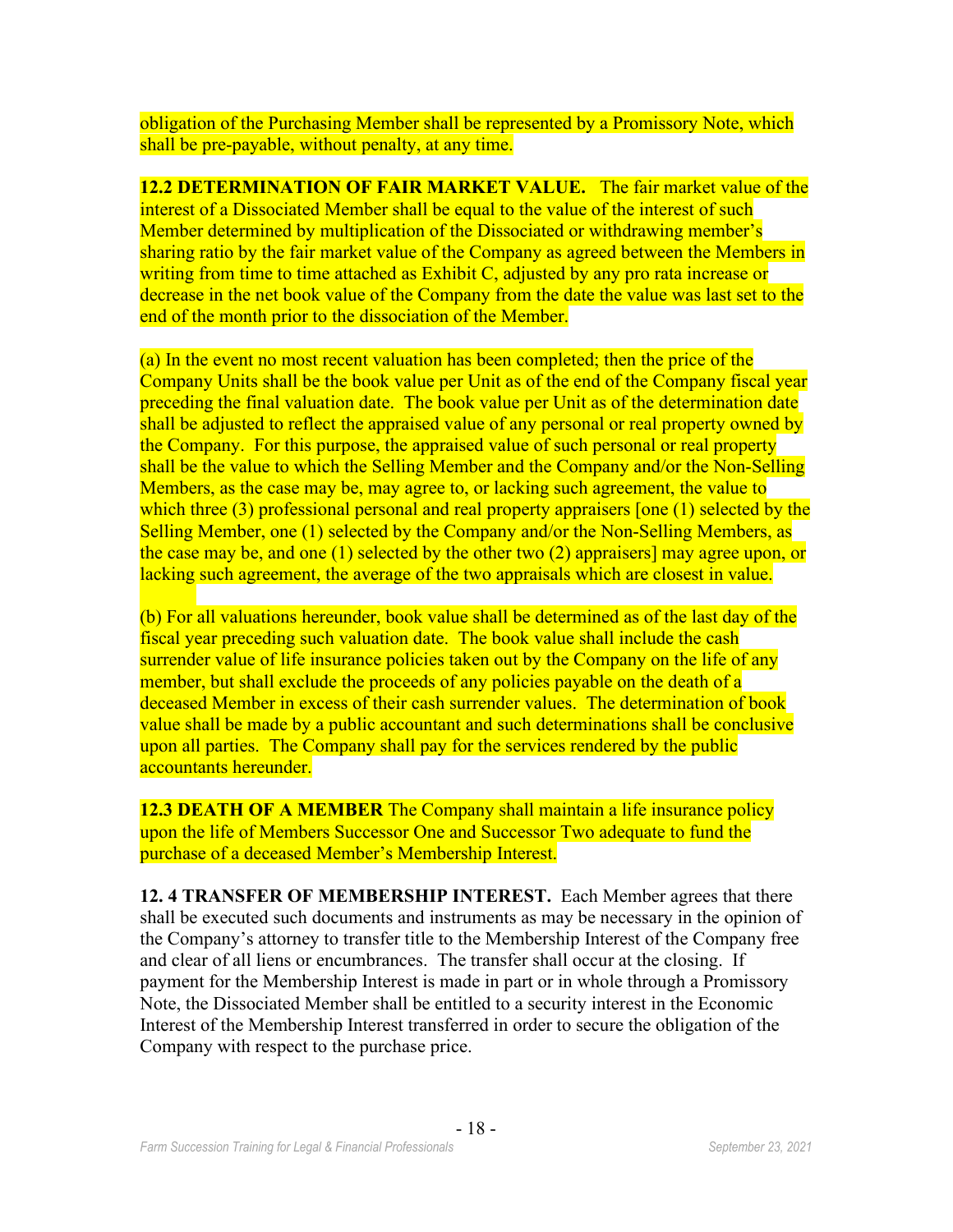#### **ARTICLE XIII DISSOLUTION AND WINDING UP**

13.1 DISSOLUTION. The Company shall dissolve and its affairs shall be wound up upon the unanimous consent of Members.

**13.2 DISTRIBUTIONS.** If the Company is dissolved and its business is not continued, the Members shall commence to wind up the affairs of the Company and to liquidate the Company's assets. The Members shall continue to share profits and losses during the period of liquidation in accordance with Article V. Following the occurrence of the event set forth in Article 13.1 the Members shall determine whether the assets of the Company are to be sold or whether the assets are to be distributed to the Members. If assets are distributed to the Members, all such assets shall be valued at their then fair market value as determine under Article 12.2 and the difference, if any, of the fair market value over (or under) the adjusted basis of such property to the Company shall be credited (or charged) to the Capital Accounts of the Members in accordance with the provisions of Article V. Such fair market value shall be used for purposes of determining the amount of any distribution to a Member pursuant to Paragraph 13.3. If the Members are unable to agree on the fair market value of any asset of the Company, the fair market value shall be determined in accordance with Article 12.2.

**13.3 DISTRIBUTIONS.** Subject to the right of the Members to set up such cash reserves as may be deemed reasonably necessary for any contingent or unforeseen liabilities or obligations of the Company, the proceeds of the liquidation and any other funds of the Company shall be distributed:

(a) To creditors, in the order of priority as provided by law except those liabilities to Members in their capacities as Members.

(b) To the Members for loans, if any, made by them to the Company or reimbursement for Company expenses paid by them.

(c) To the Members in proportion to their respective Capital Accounts until they have received an amount equal to their Capital Accounts immediately prior to such distributions, but after adjustment for gain or loss with respect to the disposition of the Company and the winding up of its affairs, whether or not the disposition occurs prior to the dissolution of the Company.

(d) To the Members in accordance with their Sharing Ratios.

Such proceeds shall be paid to such Members within ninety (90) days after the date of winding up.

- 19 -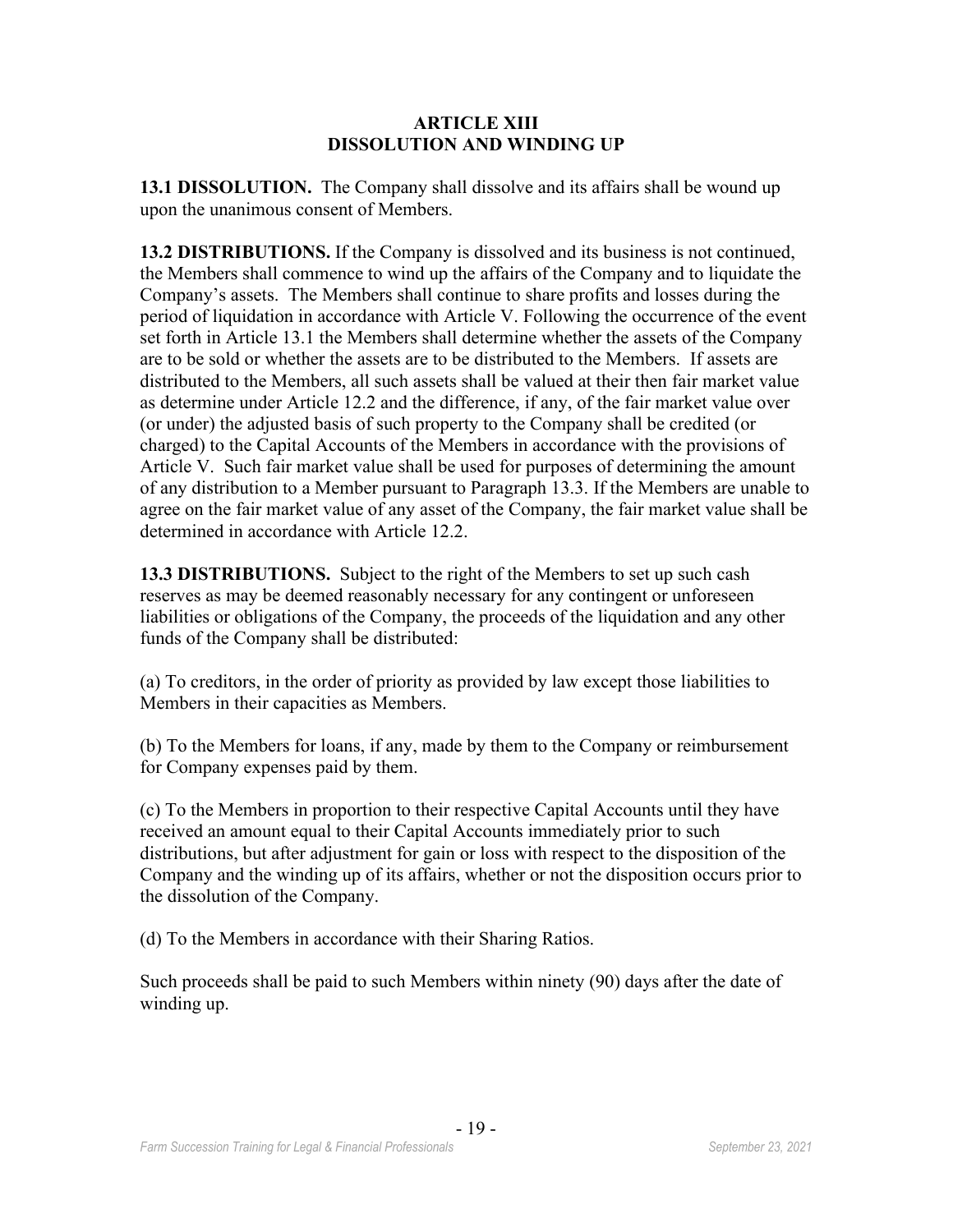#### **ARTICLE XIV MISCELLANEOUS PROVISIONS**

**14.1 TERMS.** Nouns and pronouns will be deemed to refer to the masculine, feminine, neuter, singular and plural, as the identity of the person or persons, firm or corporation may in the context require.

**14.2 ARTICLE HEADINGS.** The Article headings contained in this Agreement have been inserted only as a matter of convenience and for reference, and in no way shall be construed to define, limit or describe the scope or intent of any provision of this Agreement.

**14.3 COUNTERPARTS.** This Agreement may be executed in several counterparts, each of which will be deemed an original but all of which will constitute one and the same.

**14.4 ENTIRE AGREEMENT.** This Agreement constitutes the entire agreement among the parties hereto and contains all of the agreements among said parties with respect to the subject matter hereof. This Operating Agreement supersedes any and all other agreements, either oral or written, between said parties with respect to the subject matter hereof.

**14.5 SEVERABILITY.** The invalidity or unenforceability of any particular provision of this Agreement shall not affect the other provisions hereof, and this Operating Agreement shall be construed in all respects as if such invalid or unenforceable provision was omitted.

**14.6. AMENDMENT.** This Operating Agreement may be amended or revoked at any time by a written agreement executed by all Members.

**14.7 NOTICES.** Any notice permitted or required under this Operating Agreement shall be conveyed to the party at the address reflected in this Operating Agreement and will be deemed to have been given, when deposited in the United States mail, postage paid, or when delivered in person, or by courier or by facsimile or electronic mail transmission.

**14.8 BINDING EFFECT.** Subject to the provisions of this Operating Agreement relating to transferability, this Operating Agreement will be binding upon and shall inure to the benefit of the parties, and their respective distributees, heirs, successors and assigns.

**14.9 GOVERNING LAW.** This Operating Agreement is being executed and delivered in the State of Vermont and shall be governed by, construed, and enforced in accordance with the laws of the State of New England.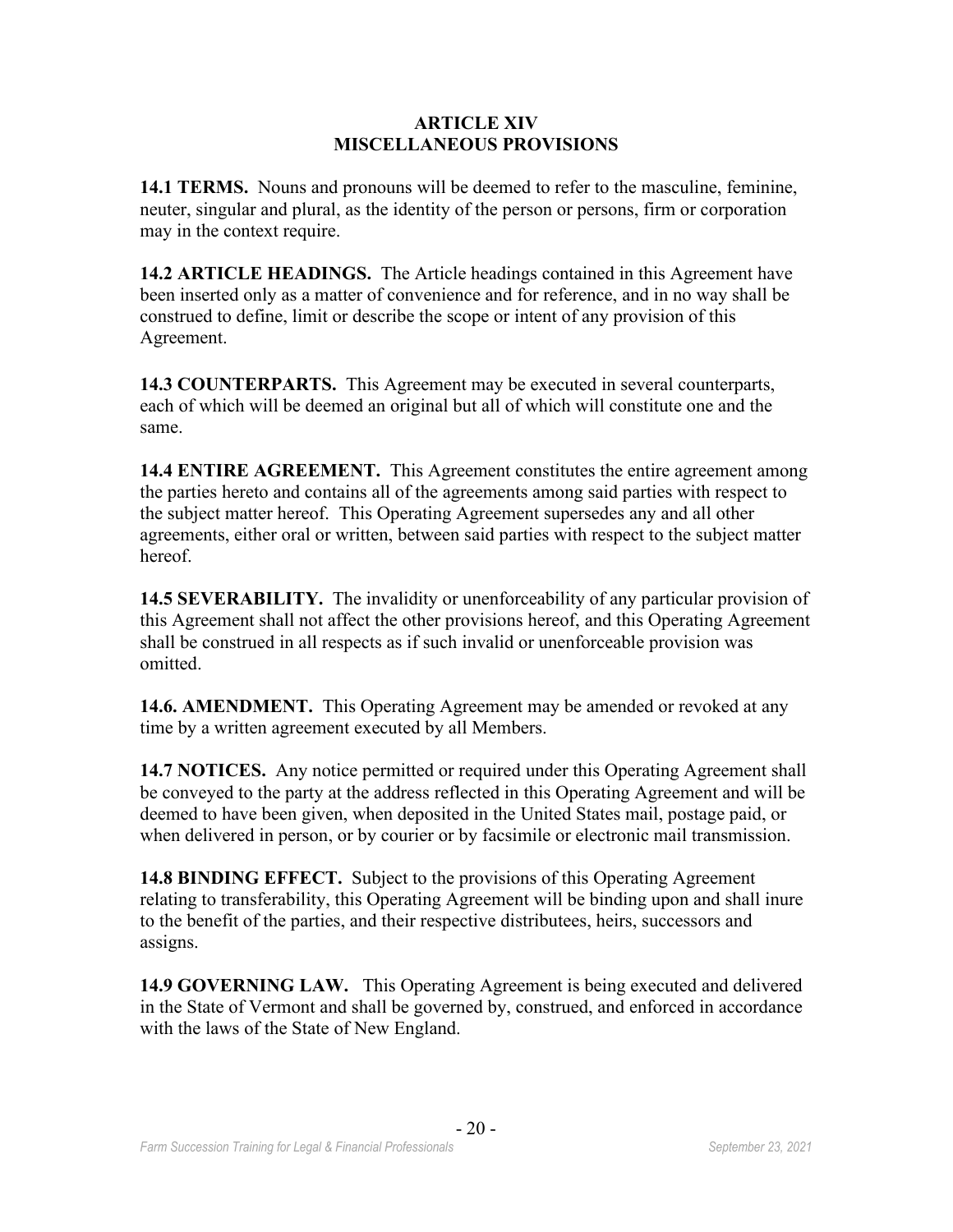IN WITNESS WHEREOF, the parties hereto have executed this Agreement as of the day and year first above written.

Company:

NEW ENGLAND FARMS, LLC

Member:

\_\_\_\_\_\_\_\_\_\_\_\_\_\_\_\_\_\_\_\_ OWNER ONE

Member:

SUCCESSOR ONE

Member:

\_\_\_\_\_\_\_\_\_\_\_\_\_\_\_\_\_\_\_\_ SUCCESSOR TWO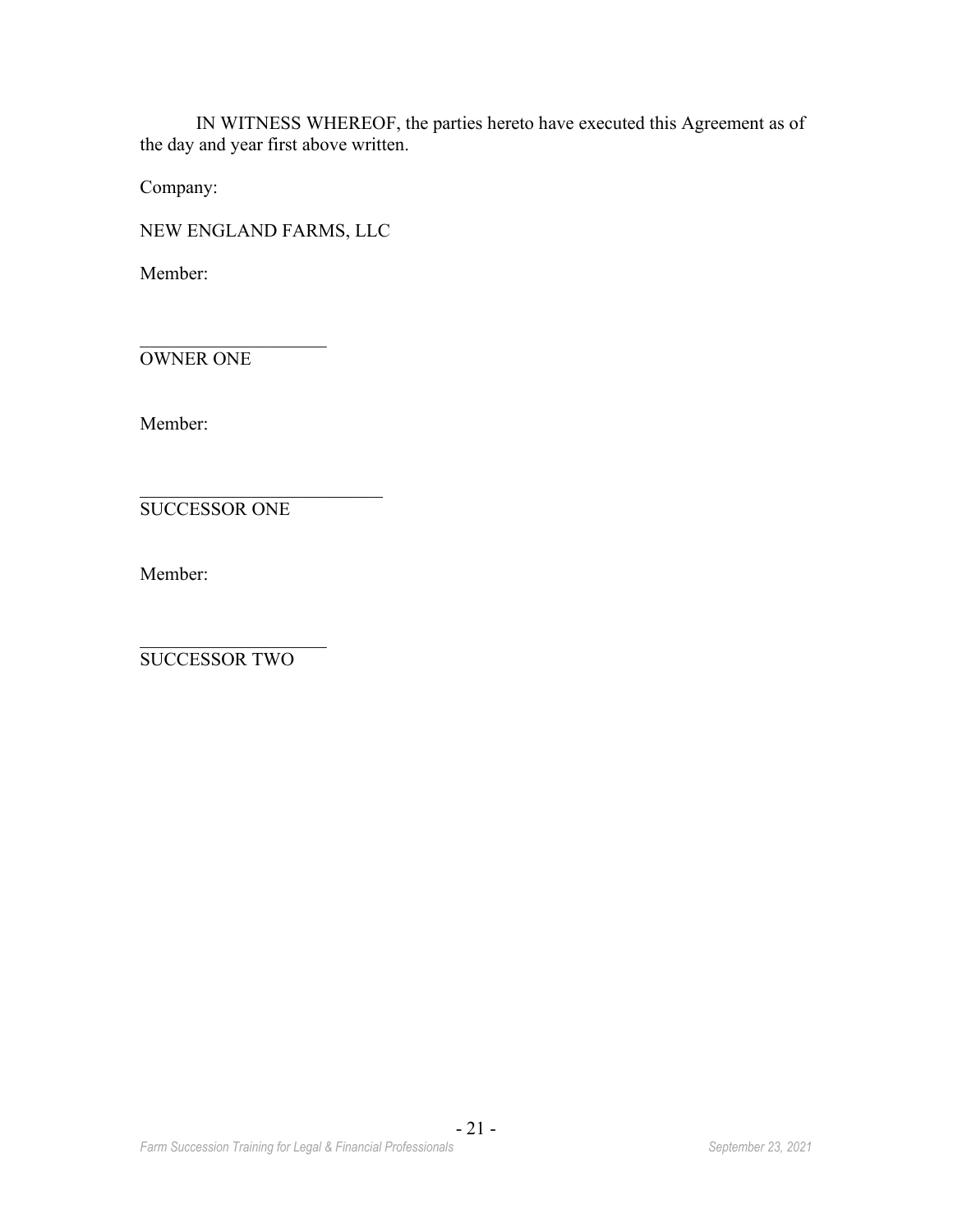## **Exhibit A**

## **Initial Capital**

| <b>Member</b> | <b>Initial Capital Interest</b><br>$\frac{\ }{8} - \frac{9}{6}$ | <b>Membership Units</b> |
|---------------|-----------------------------------------------------------------|-------------------------|
| Owner One     | $$500,000 (71.2\%)$                                             | 1068 Units              |
| Successor One | $$101,125(14.4\%)$                                              | 216 Units               |
| Successor Two | $$101,125(14.4\%)$                                              | 216 Units               |

Note that the total \$ value for all 3 members Initial Capital Interest adds up to \$702,250. See also the Consolidated Net Worth at the bottom of the Balance Sheet in Exhibit B below, and also the "Valuation of the Company" in Exhibit C below. The total share units add up to 1500 shares. The number of shares is designated in Clause 4.1 above.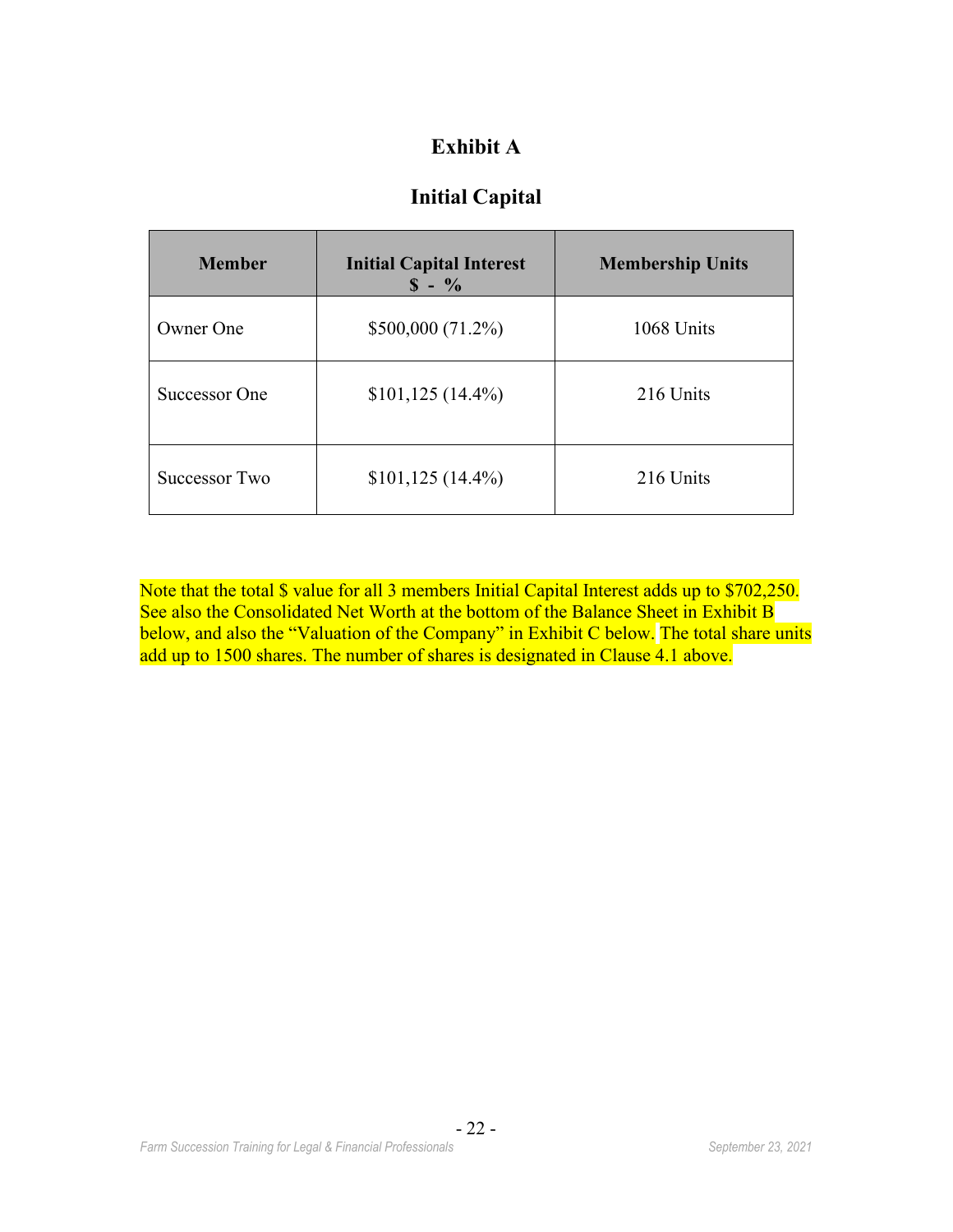| <b>BALANCE SHEET</b>                                                                                       |                               |          |                                                         |              |           |
|------------------------------------------------------------------------------------------------------------|-------------------------------|----------|---------------------------------------------------------|--------------|-----------|
| <b>Farmer/Farm Name:</b><br><b>New England Farms LLC</b>                                                   |                               |          |                                                         |              |           |
| As of (date):                                                                                              |                               | 1-Jan-21 |                                                         |              |           |
| <b>FARM ASSETS</b>                                                                                         |                               |          | <b>FARM LIABILITIES</b>                                 |              |           |
| Current Assets (liquid within 12 months)                                                                   |                               |          | Current Liabilities (due within 12 months)              |              |           |
| Farm cash/checking accounts                                                                                | \$                            | 25,000   | *Accounts payable                                       | \$           | 7,750     |
| Farm savings account                                                                                       | \$                            |          |                                                         |              |           |
| *Accounts receivable                                                                                       | \$<br>$\overline{\mathbb{S}}$ |          | 25,000 *Accrued (unpaid) interest not included above    | \$           | ٠         |
| *Crop and feed inventory (growing and stored)<br>*Market livestock (raised & purchased) inventor           | \$                            | 100,000  | *Income taxes and Social Security taxes payab           | \$           | u         |
|                                                                                                            | \$                            |          | 50,000 Operating loan principal balance                 |              |           |
| *Farm supplies on hand<br>*Prepaid expenses                                                                | \$                            | 10,000   | Operating loan principal balance                        | \$           | ÷         |
| *Other farm products on hand for sale                                                                      | \$                            |          | Short-term loan principal balance                       | \$           | ٠         |
| *Farm products stored for personal use                                                                     | \$                            | ٠        | Short-term loan principal balance                       | \$           |           |
| *Marketing supplies on hand                                                                                | \$                            |          | Principal due within 12 mos. on intermediate d          | \$           | 25,000    |
|                                                                                                            |                               |          | Principal due within 12 mos. on long-term debt          | \$           |           |
| Other current assets (describe)                                                                            | \$                            |          | Other current liabilities (describe)                    | \$           | ÷         |
|                                                                                                            |                               |          |                                                         |              |           |
| <b>Total Current Assets</b>                                                                                | \$                            | 210,000  | <b>Total Current Liabilities</b>                        | $\mathbf{s}$ | 32,750    |
| Intermediate Assets (held 1 to 10 years avg.)                                                              |                               |          | Intermediate Liabilities (portion due beyond 12 months) |              |           |
| *Raised breeding livestock                                                                                 | \$                            |          | Loan One                                                | S            | 25,000    |
| Purchased breeding livestock                                                                               | \$                            |          | Loan Two                                                |              | \$25,000  |
| Farm machinery                                                                                             | \$                            |          | Loan Three                                              | \$           | 25,000    |
| Farm equipment                                                                                             | \$                            | 600,000  | Intermediate loan principal balance                     | \$           | ÷.        |
| Farm vehicles                                                                                              | \$                            |          | Intermediate Ioan principal balance                     | \$           |           |
| Book value of capital lease(s)                                                                             | \$                            | ÷        | Capital lease payments due (discount for inter          | \$           | ÷         |
| Other intermediate assets (describe)                                                                       | \$                            |          | Other intermediate liabilities (describe)               | \$           |           |
|                                                                                                            |                               |          |                                                         |              |           |
| <b>Total Intermediate Assets</b>                                                                           | \$                            |          | 600,000 Total Intermediate Liabilities                  | \$           | 75,000    |
| <b>Long-term Assets</b>                                                                                    |                               |          | Long-term Liabilities (portion due beyond 12 months)    |              |           |
| Farmland                                                                                                   | \$                            | ÷        | Long-term loan principal balance                        | \$           |           |
| Farmhouse                                                                                                  | \$                            |          | Long-term loan principal balance                        | \$           |           |
| Farm buildings and improvements                                                                            |                               |          | Long-term loan principal balance                        | \$           | ٠         |
| Other long-term assets (describe)                                                                          | \$<br>\$                      |          | Other long-term liabilities (describe)                  | \$           |           |
|                                                                                                            |                               |          |                                                         |              |           |
| <b>Total Long-term Assets</b>                                                                              | \$                            |          | <b>Total Long-term Liabilities</b>                      | \$           |           |
| <b>TOTAL FARM ASSETS</b>                                                                                   | \$                            |          | 810,000 TOTAL FARM LIABILITIES                          |              | \$107,750 |
| <b>FARM NET WORTH: TOTAL FARM ASSETS MINUS TOTAL FARM LIABILITIES =</b><br>\$702,250                       |                               |          |                                                         |              |           |
|                                                                                                            |                               |          |                                                         |              |           |
| <b>Nonfarm Assets (optional)</b>                                                                           |                               |          | <b>Nonfarm Liabilities (optional)</b>                   |              |           |
|                                                                                                            |                               |          | Credit card balance(s)                                  | \$           |           |
|                                                                                                            |                               |          |                                                         |              |           |
|                                                                                                            |                               |          |                                                         |              |           |
|                                                                                                            |                               |          |                                                         |              |           |
|                                                                                                            |                               |          |                                                         |              |           |
|                                                                                                            |                               |          | Other nonfarm liabilities (describe)                    | \$           |           |
|                                                                                                            |                               |          | Other nonfarm liabilities (describe)                    | \$           |           |
| <b>Total Nonfarm Assets</b>                                                                                |                               |          |                                                         |              |           |
|                                                                                                            | \$                            |          | <b>Total Long-term Liabilities</b>                      | \$           |           |
| <b>Total Liabilities Adjusted for Nonfarm</b><br><b>Total Assets Adjusted for Nonfarm</b><br>\$<br>810,000 |                               |          |                                                         | \$107,750    |           |
| <b>CONSOLIDATED NET WORTH:</b><br>ADJUSTED ASSETS MINUS ADJUSTED LIABILITIES =                             |                               |          |                                                         |              | \$702,250 |

- 23 -

## **Exhibit B Balance Sheet**